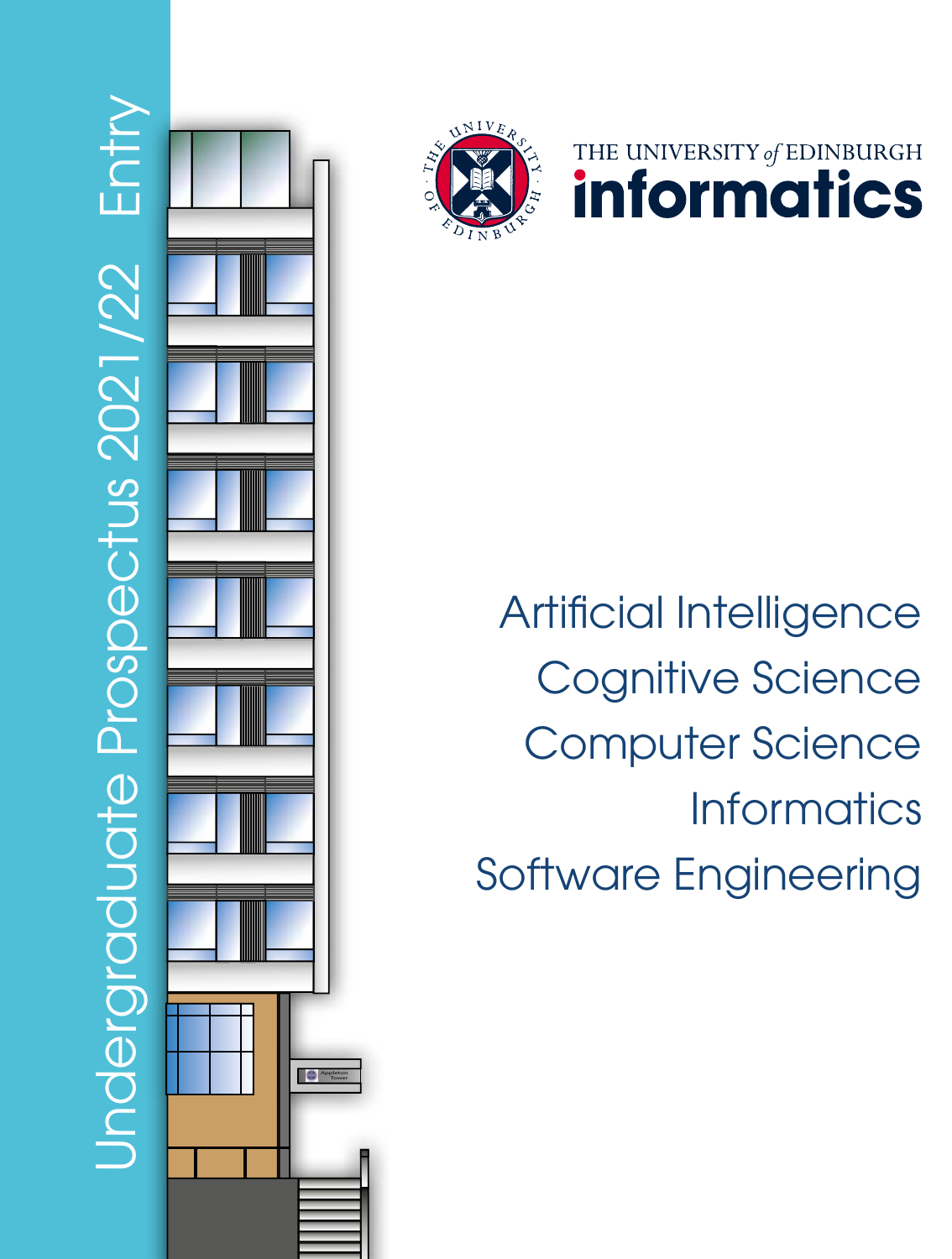The School of Informatics has produced more world-leading and internationally excellent research in computer science and informatics than any other university in the UK (rated 4\* and 3\* in the latest Research Excellence Framework – REF – assessment).

 $\mathbb{N}$  .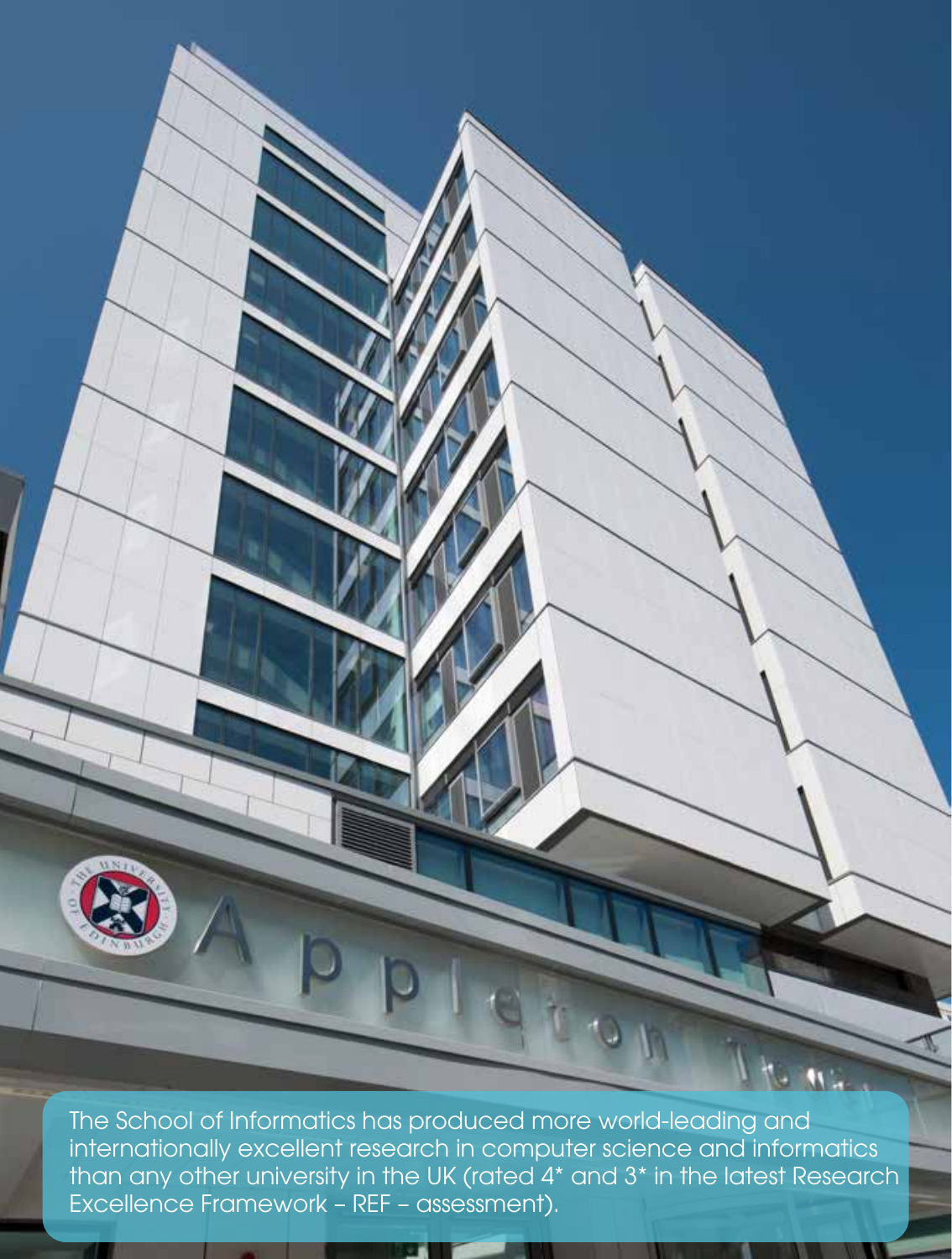# **Contents**

| 02 | <b>What is Informatics?</b>          |
|----|--------------------------------------|
| 04 | <b>Studying in Edinburgh</b>         |
| 06 | The University of Edinburgh          |
| 08 | Degrees in the School of Informatics |
| 12 | <b>Entry requirements</b>            |
| 13 | If you receive an offer              |
| 14 | <b>Studying with us</b>              |
| 16 | <b>Sponsorship and Funding</b>       |
| 18 | <b>Case Studies: Our Students</b>    |
| 20 | <b>Careers and Industry</b>          |

- 22 Case Studies: Our Alumni<br>24 Making your application
- Making your application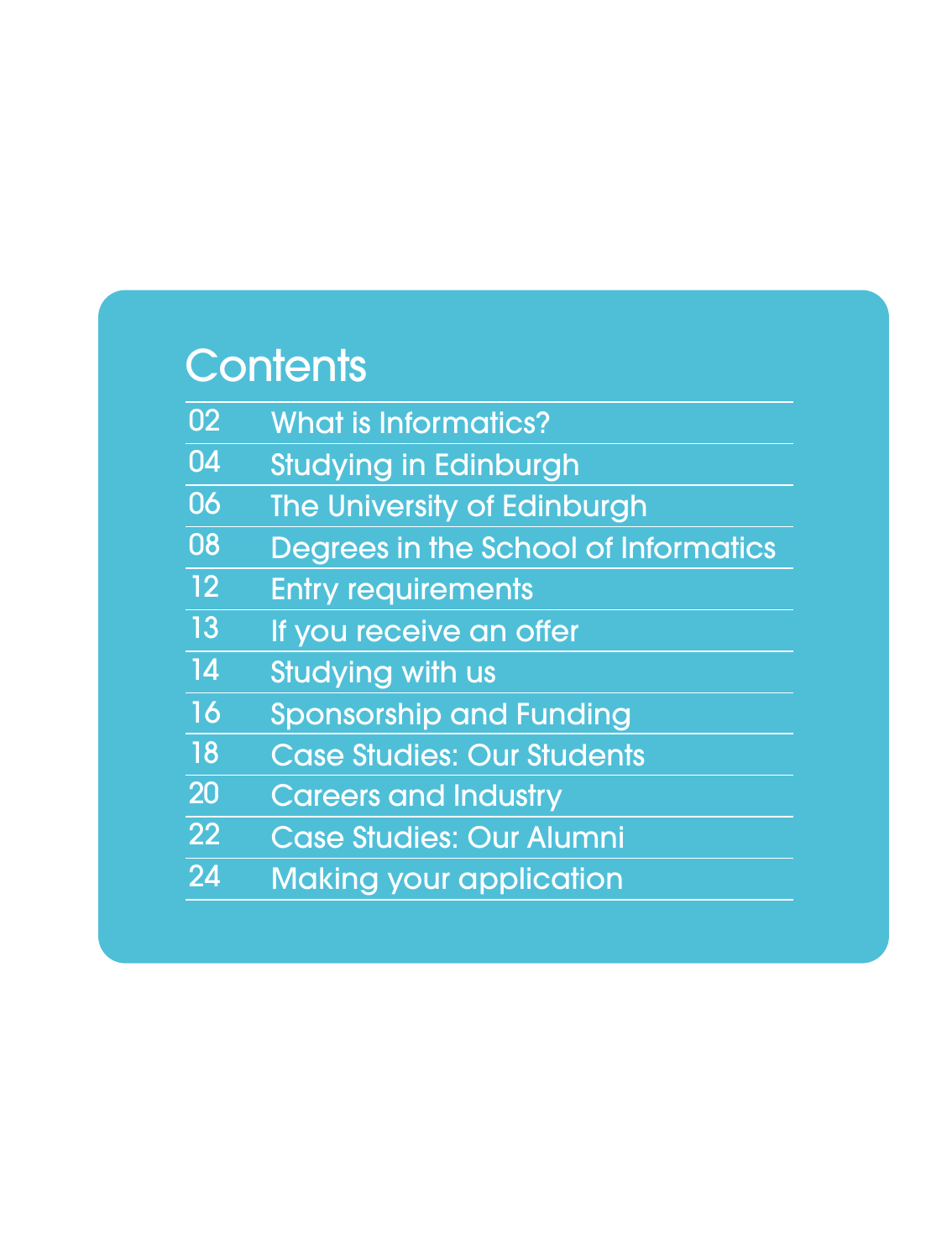# 02 What is Informatics?

Informatics is the study of how natural and artificial systems store, process and communicate information.

Combining insights from Computer Science, Artificial Intelligence and Cognitive Science, Informatics is the study of information, computation and communication in both computer systems and natural systems such as the brain, our genes and the human language. An Edinburgh degree offers you a sound foundation in the traditional subjects together with a new perspective of how to bring 'computational thinking' to a host of novel settings.

In the School of Informatics we start with a view that our subject is central to a new enlightenment in scholarship and learning. For us, informatics is critical to the development of science, technology and society. In the information age, computing technology changes how we work and play. Informatics changes the way we think.

## **Our school**

The School of Informatics at the University of Edinburgh is one of the best in the world. We have more leading and internationally excellent research in computer science and informatics than any other UK university, according to the latest Research Excellence Framework (REF) assessment. Our students rate us highly too. Members of staff are proud to have received EUSA Teaching Awards on the basis of student nominations and votes.

We provide outstanding facilities. Computer laboratories are available to all Informatics students 24 hours a day. Our city centre premises include both teaching and research centres.

#### **Our degrees**

We teach the fundamental science of computation, the practical skills needed to build hardware and software, and the cutting edge of research and applications in Informatics.

You will receive a strong grounding in the basics: computation and logic, programming, algorithms, data manipulation, systems and mathematics for informatics. You can also choose from a wide range of specialisations, from computer reasoning to robotics, from the theory of computability to computer graphics.

Informatics is interdisciplinary by nature so you also have the choice to combine mathematics, physics, philosophy, linguistics, psychology or management science with your degree in computer science, cognitive science, software engineering or artificial intelligence. See pages 8-10 for more information on our single and joint degrees.

Our course materials and student projects are based on our world-class research, so you will graduate with knowledge and skills in the forefront of the field.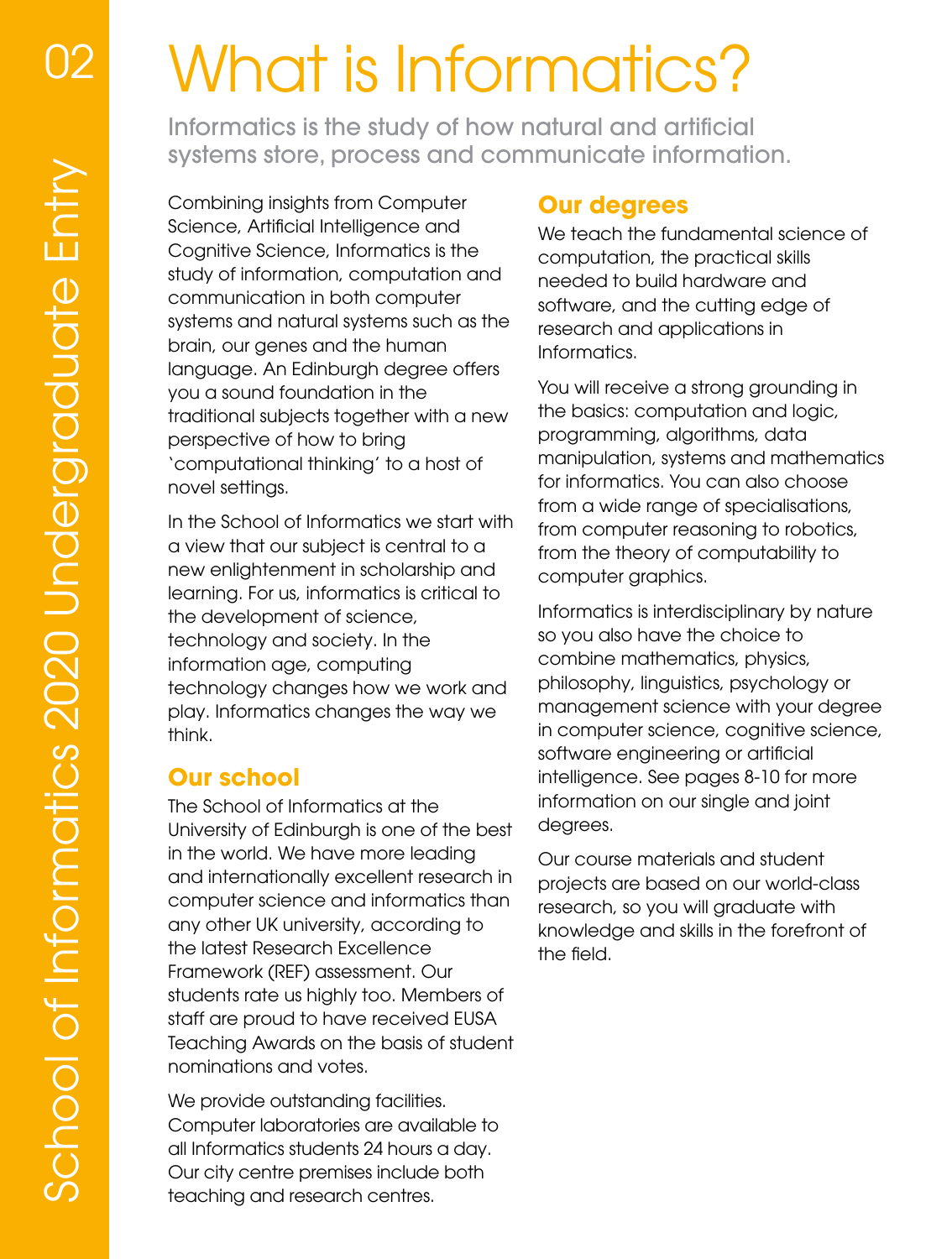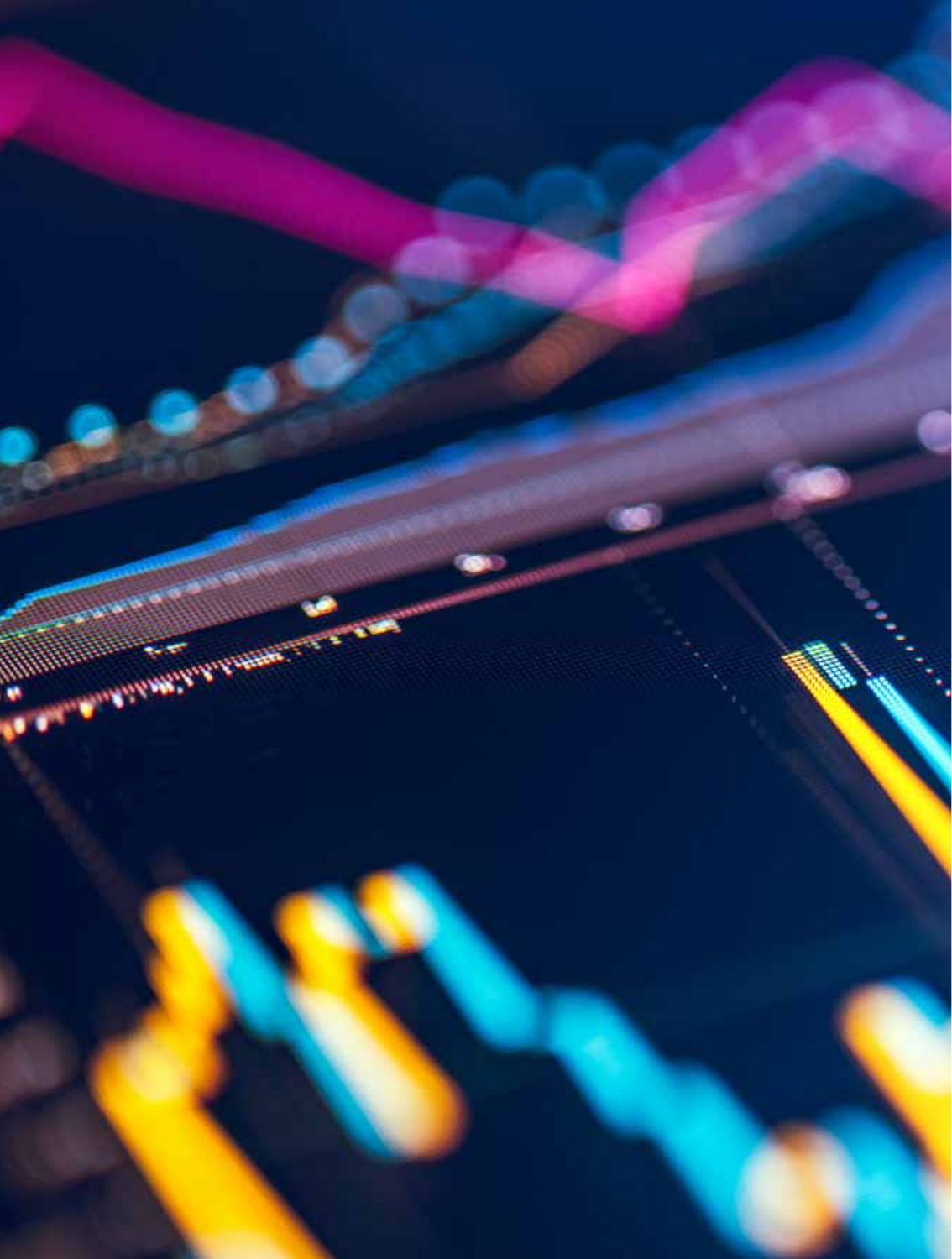# Studying in Edinburgh

Scotland's historic capital city is thriving, vibrant, beautiful – and regularly voted one of the best places to live in the UK.

Steeped in history and tradition, Edinburgh combines stunning Georgian architecture with airy modern buildings. There are winding cobbled streets and green open spaces, excellent shops, theatres, libraries, galleries, cinemas and sporting facilities, all within easy reach of the coast, mountains and scenic Scottish countryside.

Ancient monuments overlook centres of cutting-edge research and technological enterprise. Famous landmarks include the Castle, Scottish Parliament, Holyrood Palace, Forth Rail Bridge and Arthur's Seat. Together the Old and New Towns are classified as a World Heritage Site.

#### **Entertainment and culture**

Edinburgh's nightlife has something for everyone. Pubs, cafes, concerts, plays, comedy, musical theatre, opera and dance. If you enjoy music, many venues offer live performances all year round. The city has more restaurants per head than any other in the UK city outside of London. Catering for all budgets and tastes, from traditional Scottish fare to a feast of international cuisines. Haggis is not obligatory, but you might acquire a taste for it!

Edinburgh's national art galleries attract big-name exhibitions, while its many museums provide fascinating insights into Scotland's colourful history and far-flung cultures, past and present.

Not least, Edinburgh is truly the Festival City, celebrating science, magic, film, jazz and blues, books, history, storytelling and cultural diversity, as well as the month-long extravaganza of the Arts that is the Edinburgh International Festival and Fringe.

If all that isn't enough, the University has over 290 clubs and societies to choose from. This is a great way to meet new people and make friends from around the world.

# **Sport**

The University's sports facilities are superb – ranked among the best in the UK. Users range from occasional exercisers to international athletes. Facilities include the Pleasance gym, with its two climbing walls, Peffermill playing fields, Firbush outdoor centre and a 25 metre, six lane swimming pool.

The city itself boasts the Royal Commonwealth Pool, newly refurbished for the 2014 Commonwealth Games, Europe's longest dry ski slope, Murrayfield international rugby stadium, an ice rink and golf courses galore. Not to mention the football. For those who love walking, running, cycling and adventure sports, there is spectacular scenery on your doorstep.

Explore the city at: www.ed.ac.uk/visit/city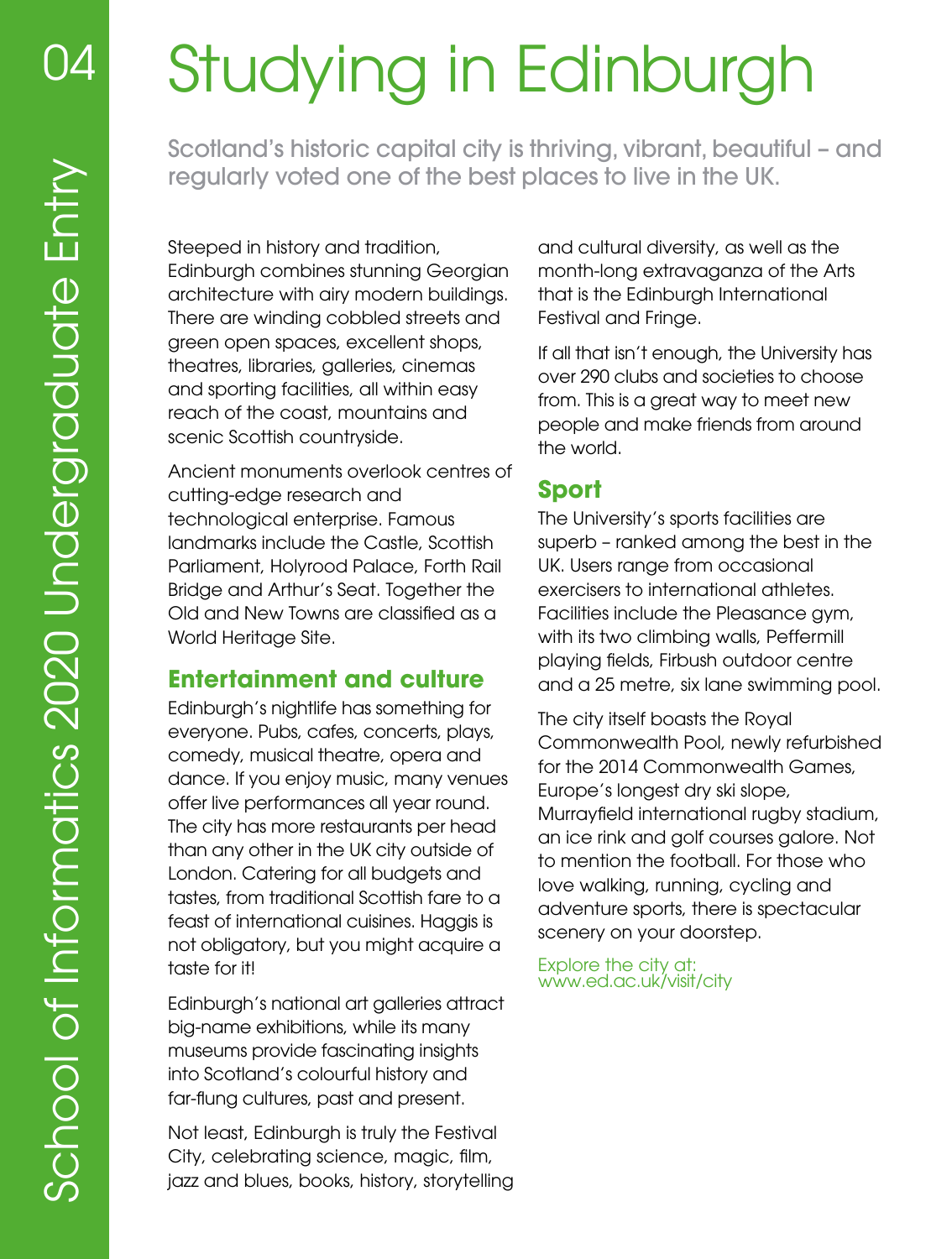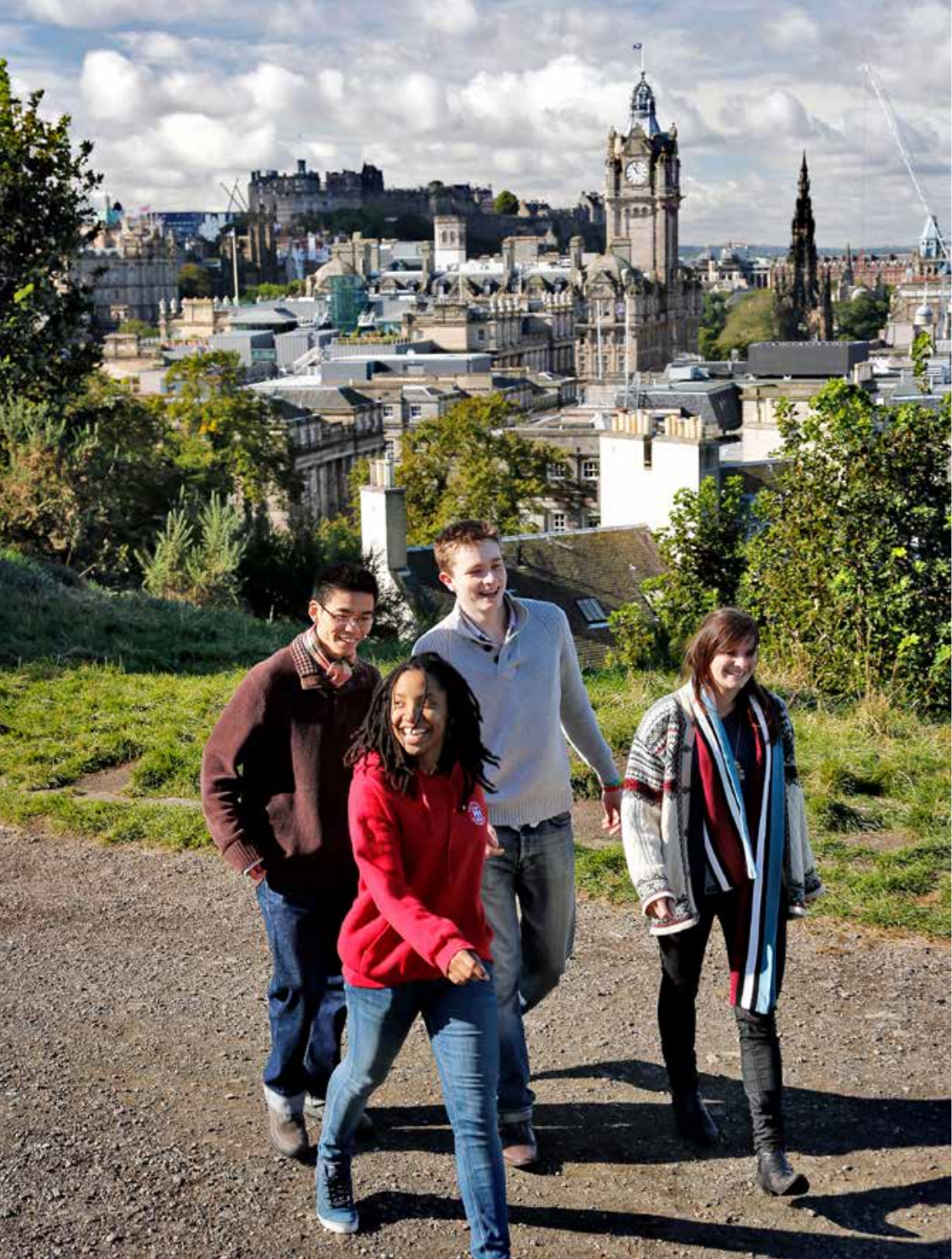# The University of Edinburgh

A member of the Russell Group of universities – the UK 'Ivy League' – Edinburgh's eminent staff and graduates have changed the world. Nobel Prize Laureate Professor Peter Higgs' discovery of the Higgs-Boson particle may solve some of the biggest puzzles of particle physics. Professor Ian Wilmut famously led the team who cloned Dolly the Sheep. Professor Tom Devine is a leading voice on Scottish history. Astronaut Piers Sellers, Olympians Chris Hoy and Katherine Grainger, former Prime Minister Gordon Brown and former MI5 director Stella Rimington all studied at Edinburgh.

Don't forget, Bill Laing, who took his MPhil in Computer Science and went on to become a corporate vice president with Microsoft – and Artificial Intelligence alumnus Professor Andrew Blake, who recently became the first Director of the Alan Turing Institute, the UK's national institute for data science.

# **The student experience**

With more than 35,000 students from 120 countries, the university has a vibrant, cosmopolitan campus community. Edinburgh offers more than 600 degree programmes, including at least 200 joint degree combinations.

Our degree courses are flexible. Students can develop a range of academic interests. The structure of our programmes enables and encourages students to study a broad range of subjects in the first two years, taking a more specialised approach in the final two years.

#### **Student services and facilities**

The university offers a wide range of student services and support to cater for all your academic, practical or personal needs while you study here.

# **IT facilities**

You will have access to large, well-equipped, 24-hour computer labs within the School of Informatics, as well as the computing facilities of the University's central services, such as the Main Library. We also provide high speed internet and telephone services to the vast majority of students staying in University accommodation.

# **Library**

The Main Library at George Square is one of many libraries within the University and is also one of the largest copyright libraries in the UK.

# **Accommodation**

You can choose between self-catered or catered residences, self-contained flats or halls. The main residential area, at Pollock Halls, is at the foot of Arthur's Seat, offering some stunning views.

# **Making friends**

Many of our students are not just new to Edinburgh, but new to the UK. Edinburgh University Students' Association offers a vast array of services and more than 290 clubs and societies. Our Centre for Sports and Exercise offers top-rate facilities. All of our students are welcome!

Explore our student blogs:

www.studentstories.ed.ac.uk/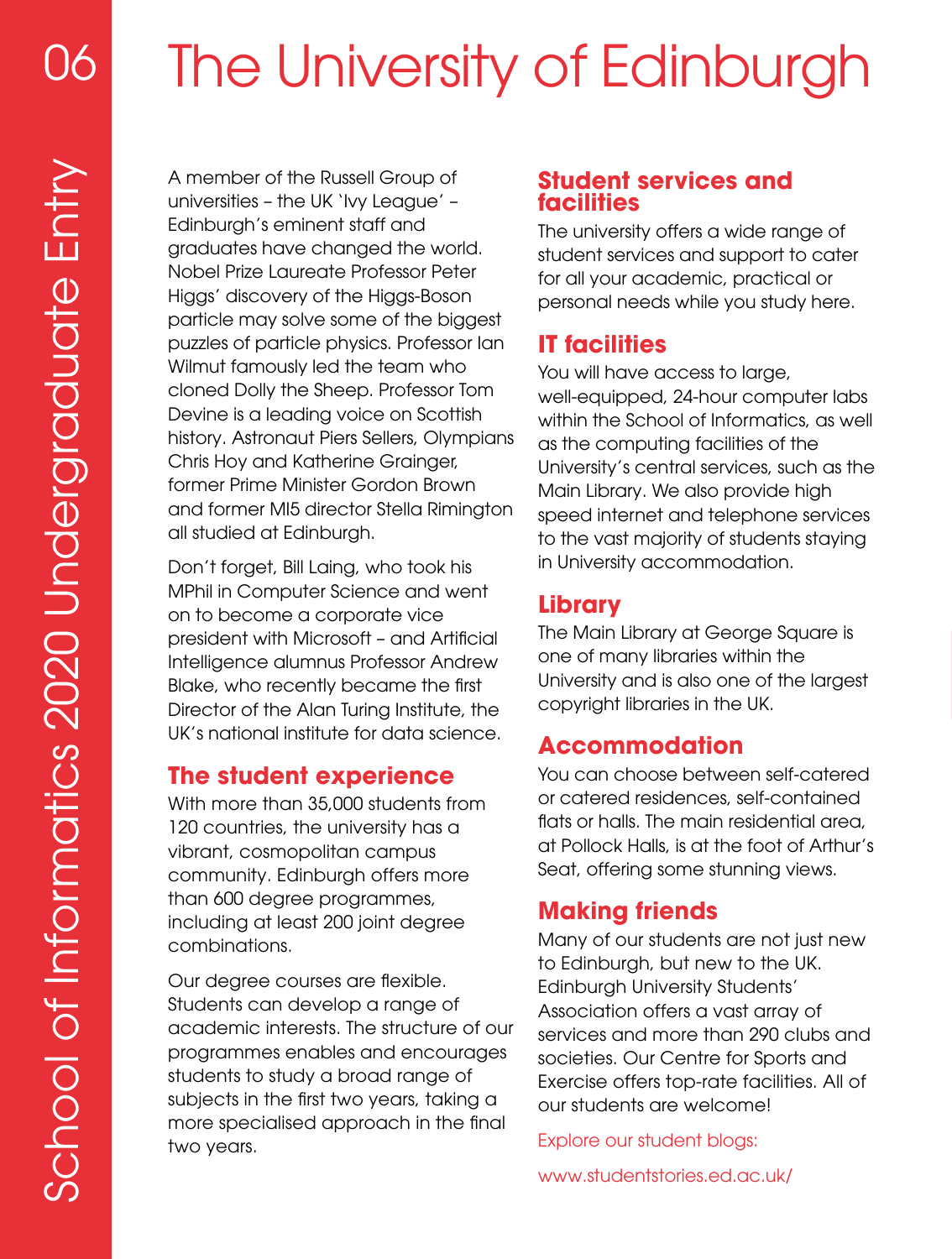



Consistently ranked among the best universities in the world, the University of Edinburgh is one of the largest and most successful research universities in the UK, ranking 1st in Scotland and 4th across the UK in the REF 2014.

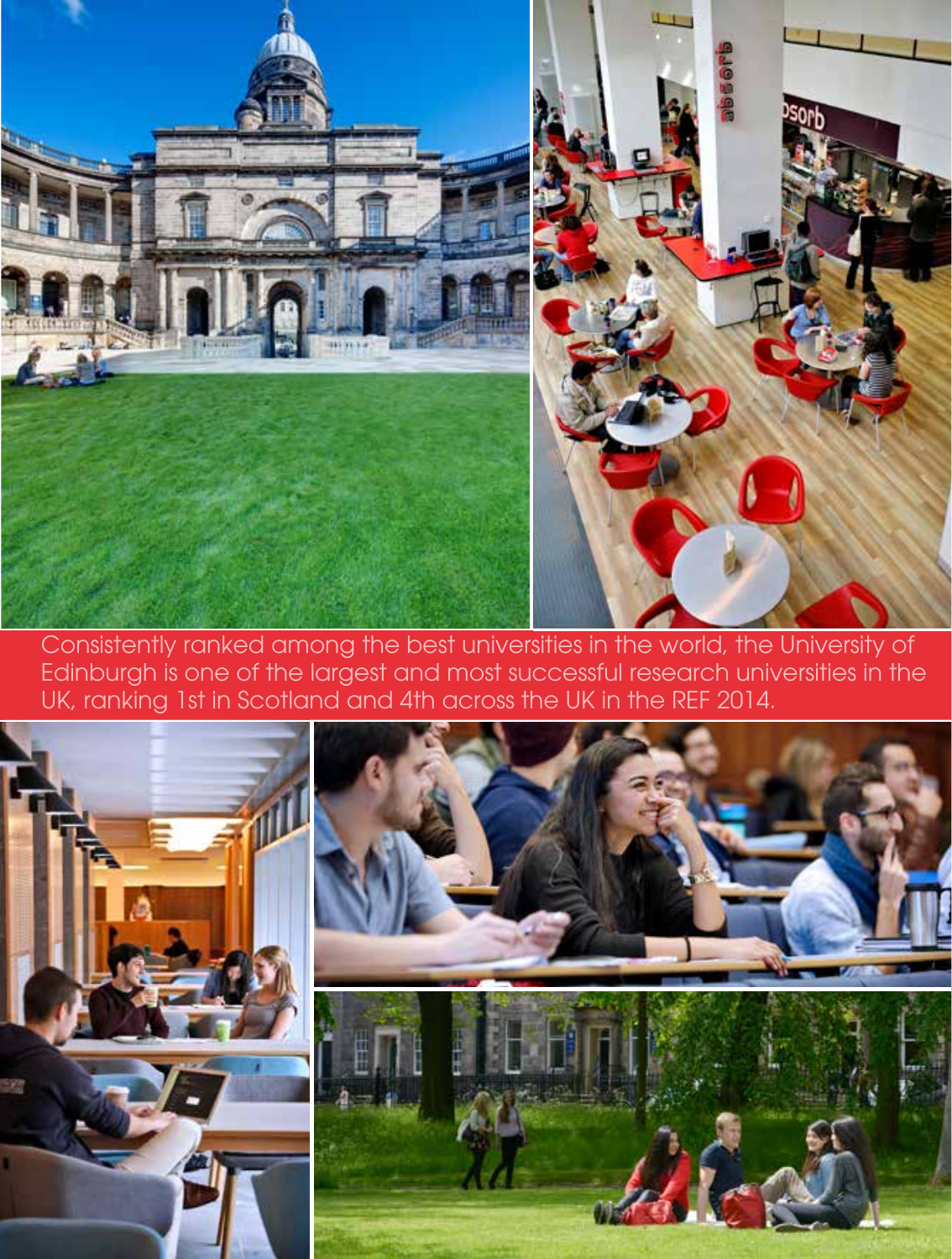# Degrees in the School of Informatics

Join us in Edinburgh and you can study for a degree in:

- Informatics (MInf)
- Computer science (BSc Hons/BEng Hons)
- Artificial intelligence (BSc Hons)
- Cognitive science (BSc Hons)
- Software engineering (BEng Hons)

Our degree courses provide a firm grounding in the underlying knowledge that informatics graduates will need throughout their careers, enabling them to stay at the forefront of this ever changing field.

#### www.ed.ac.uk/ug/9

# **Informatics (MInf)**

Our flagship Informatics (MInf) degree is an integrated programme taking you to a Masters level qualification over five years of study. The first three years of the MInf are similar to our BSc and BEng degrees providing a firm foundation for advanced study in Informatics and covering a diverse range of topics including computer science, artificial intelligence, linguistics, cognitive science, neuroscience, psychology and biology. The final two years of study include a personal project and access to a wide range of Masters level courses given by leaders in their fields.

## **Computer Science (BSc & BEng)**

If you want to know everything about computers, this is the degree for you. The four-year BSc or BEng degree in Computer Science gives students a firm basis in the understanding, design, implementation and use of computing systems – from the components of a single processor to networks as vast as the internet. Our courses cover topics that range from programming languages and software to distributed, parallel and quantum computing.

You can study for a BSc or a BEng Computer Science on its own or in combination with artificial intelligence, management science, mathematics or physics.

# **Artificial Intelligence (BSc)**

A degree in a subject that we pioneered. Our four-year degree in Artificial Intelligence (AI) combines the areas of science you need to understand how computers can emulate human intelligence by performing tasks that usually require the sophistication of a human brain. Edinburgh Informatics is a world leader in research in AI. In their degree projects, our students have a chance to contribute to real scientific advance in this field.

You can study for a BSc in Artificial Intelligence on its own or in combination with computer science.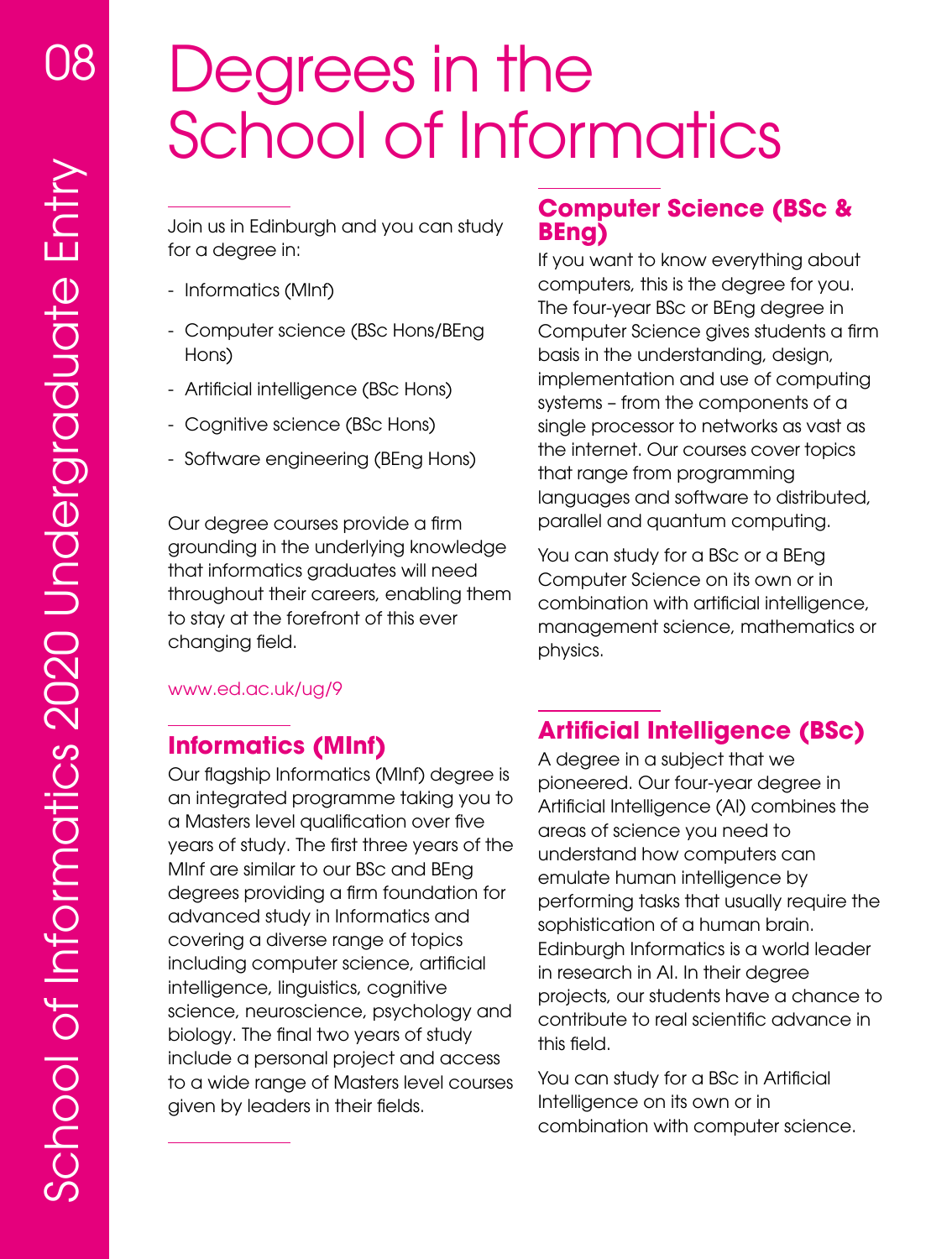$6p0dy: f(n) =$ Our broad approach to informatics, our world-class research and the fact that Edinburgh Informatics is the UK's largest computer science department, means that we offer students a broad range of flexible degree courses.

 $f(s) = 8.88$ 

 $n_{SLD}(n)$ 

 $475$ 

 $350$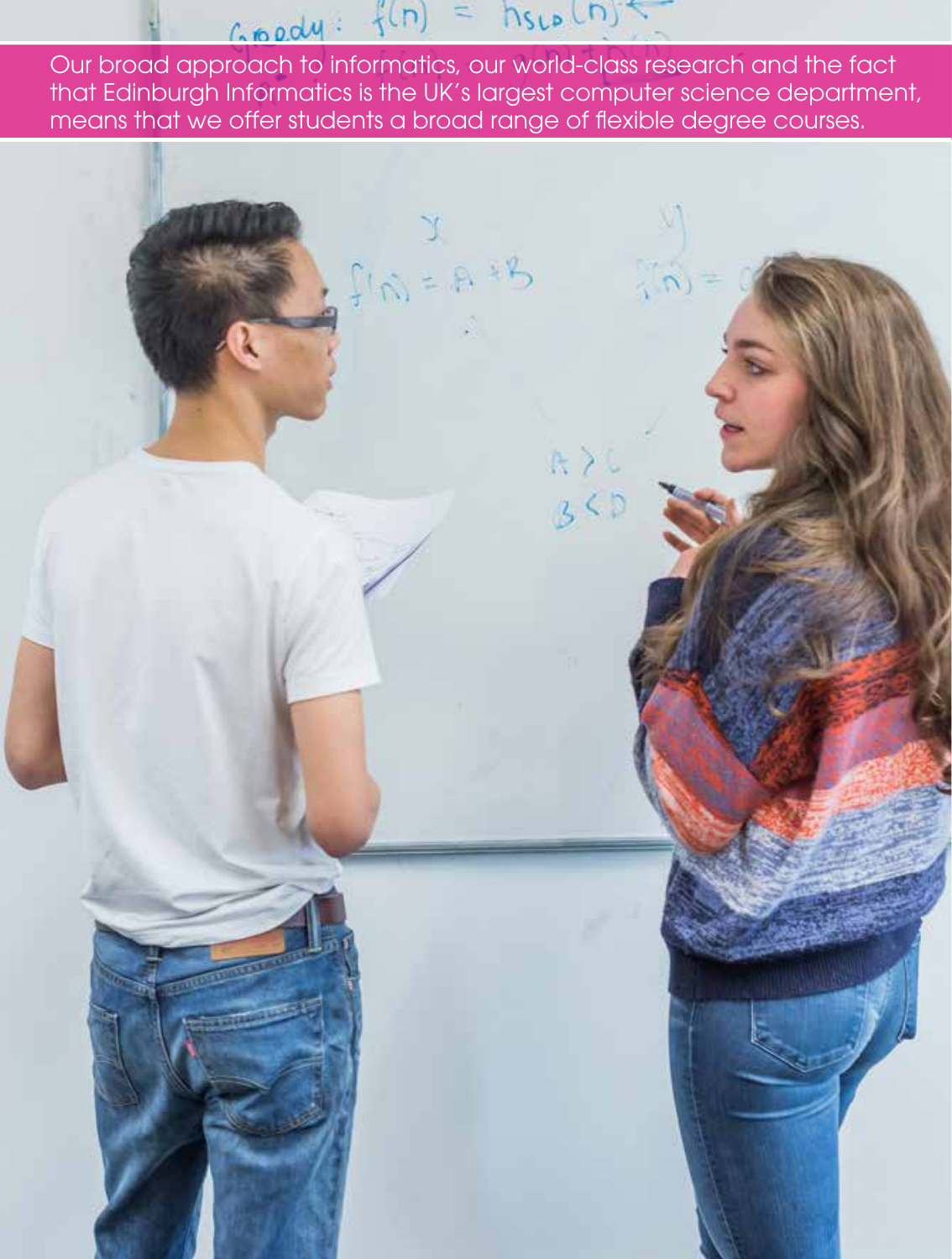# 10 Degrees in the School of Informatics

## **Cognitive Science (BSc)**

A degree designed for understanding brains and behaviour - human and otherwise. An undergraduate degree in an exciting area, Cognitive Science analyses and synthesises human and animal behaviour and mental processes, at many levels. The degree programme blends challenging theoretical ideas and hands-on practical projects. A core theme underpinning this programme is the computational modelling of mental abilities at many levels, from neurons to social groups. Options within the Cognitive Science degree include Philosophy, Psychology and Language Sciences. An MA version of the programme is also offered by the School of Philosophy, Psychology and Language Sciences.

# **Software Engineering (BEng)**

A degree course for professional programmers. It gives students the engineering skills they need to write good software, to understand what programs have to do, and how to test, validate and implement software.

## **Professional recognition**

A degree from Edinburgh's School of Informatics is highly regarded by employers. Most of our graduates also fulfil the educational requirement to become a member of the British Computer Society, the UK's leading professional body for people working in IT. You can also obtain the status of Chartered Engineer (CEng) with the Engineering Council UK if you complete work equivalent to an additional undergraduate year of study, within industry for example.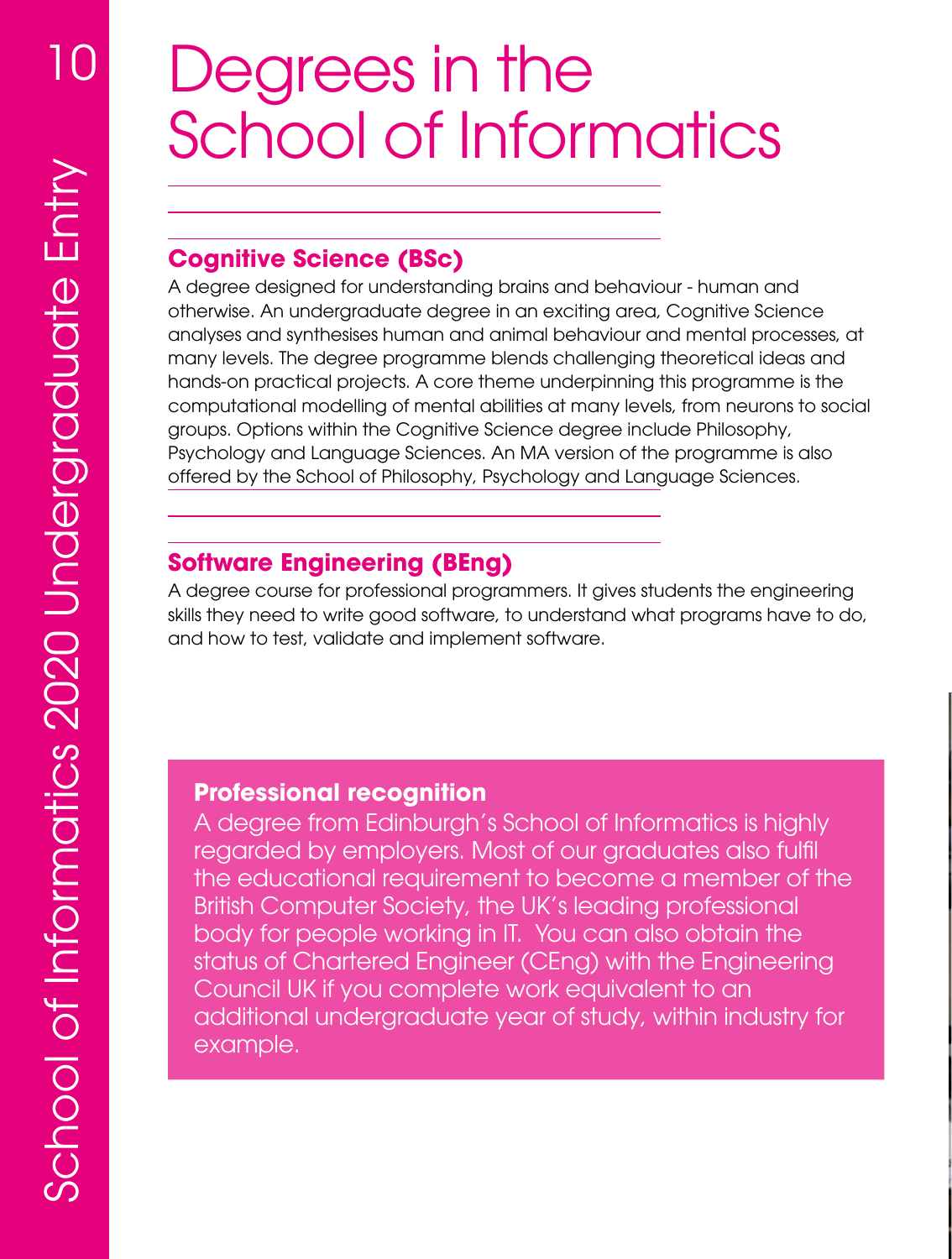# **Our Joint degrees:**

# **Artificial Intelligence and Computer Science (BSc)**

The mixtures of complementary and overlapping aspects make Artificial Intelligence and Computer Science a great degree combination. You will gain a strong grounding in both areas and have the flexibility to pursue advanced topics in each area or that combine both, such as using machine learning to improve code or processor efficiency.

# **Computer Science & Management Science (BSc)**

This joint programme allows students to develop a strong background across a wide range of topics in both computer science and management science. It provides an excellent blend of technological knowledge in computer science and business skills.

# **Computer Science & Mathematics (BSc)**

This programme aims to give you a thorough understanding of both mathematics and computing to enable you to operate at the cutting edge of data science, machine learning and artificial intelligence, cryptopgraphy and security, and other mathematically sophisticated areas of Informatics. You will have the flexibility to focus on the areas of computer science or artificial intelligence that most interest you.

## **Computer Science & Physics (BSc)**

This joint programme draws on Edinburgh's joint strength in computational physics and informatics. You will develop a strong interdisciplinary background covering relevant topics in both computer science and physics and will have the chance to study topics that cross both fields, such as

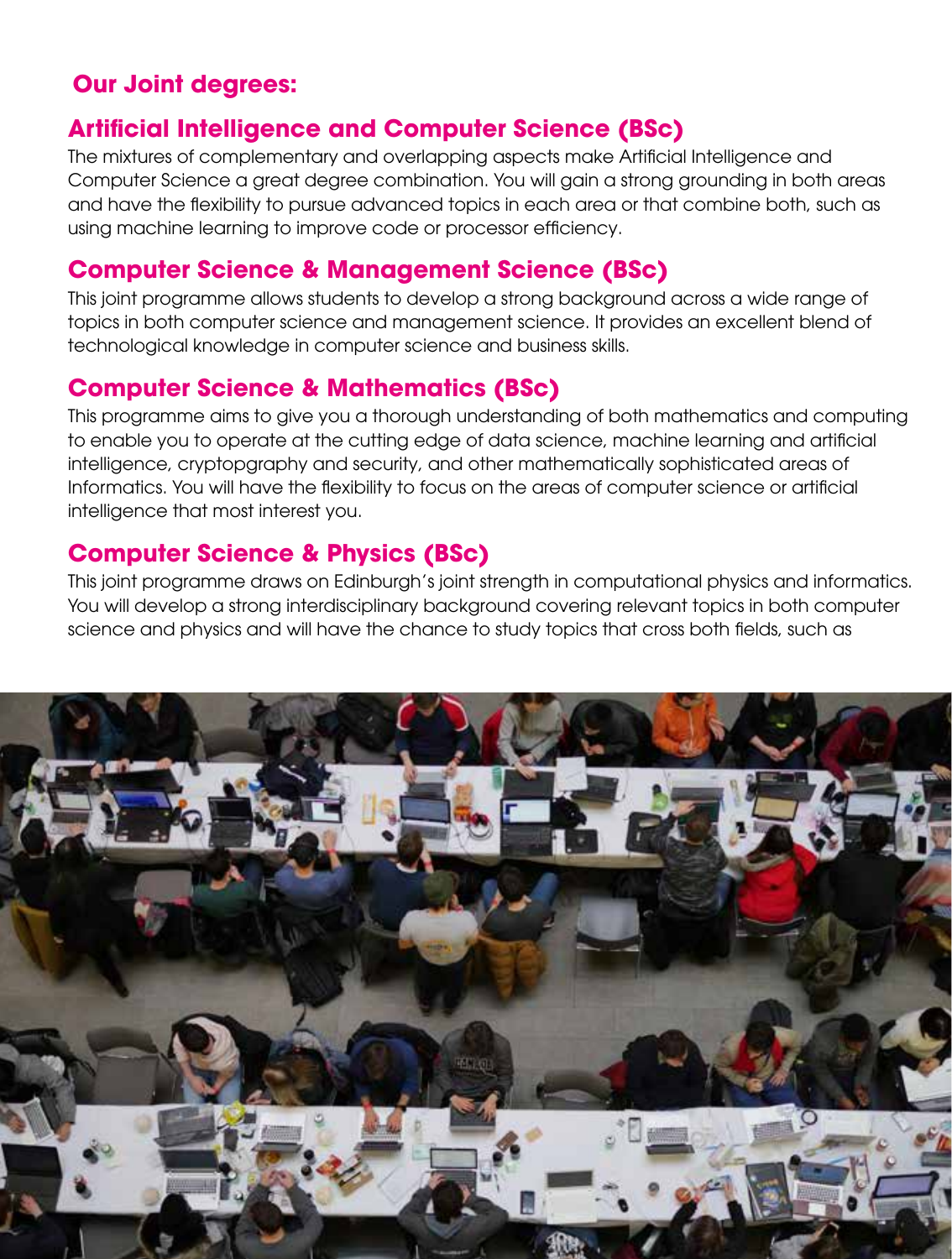# Entry requirements

The University's entry requirements reflect its long-standing commitment to broadening access to higher education but they also ensure that we attract entrants who will be well-equipped to handle our challenging courses.

## **Standard entry**

The typical offer is likely to be:

- SQA Highers: AAAA in one sitting
- A Levels: AAA in one sitting
- IB: 37 points with 666 at HL

The minimum entry requirements are:

- SQA Highers: AABB by end of S5 or AABBB/AAAB from S4-S6, with a minimum of BBB achieved in one year of S4-S6, to include Mathematics at Grade A. We strongly recommend that you study Advanced Higher Mathematics.
- A Levels: ABB in one sitting, to include Mathematics at Grade A.
- IB: 32 points overall and award of IB Diploma with 655 at HL to include Mathematics at Grade 6.

A pass is required in English, at least at SQA Standard Grade 3 or GCSE Grade C – or the equivalent.

www.ed.ac.uk/studying/ undergraduate/entry-requirements

### **Overseas applicants**

If English is not your first language, you must have one of the following qualifications as evidence of your spoken and written English:

- IELTS Academic module overall 6.5 with 5.5 in each component

- TOEFL-iBT 92 or above with 20 in each section

- Cambridge English: Advanced or Proficiency overall 176 with 162 in each component

- Pearson Test of English (Academic): Total 61 with at least 51 in each "Communicative Skills" section

- Trinity ISE: ISE II with a distinction in all four components

www.ed.ac.uk/studying/ undergraduate/entry-requirements/ english-language

## **Mature applicants**

For applicants aged 21 or over by 1 September in the year of entry, entrance may be gained in a variety of ways including recent SQA Highers or A-levels, an Open Studies Credit for Entry Certificate which is awarded by the University of Edinburgh's Office of Lifelong Learning, Open University credits or satisfactory completion of a validated access course.

Entry requirements for joint degrees may differ.

www.ed.ac.uk/studying/ undergraduate/entry-requirements/ mature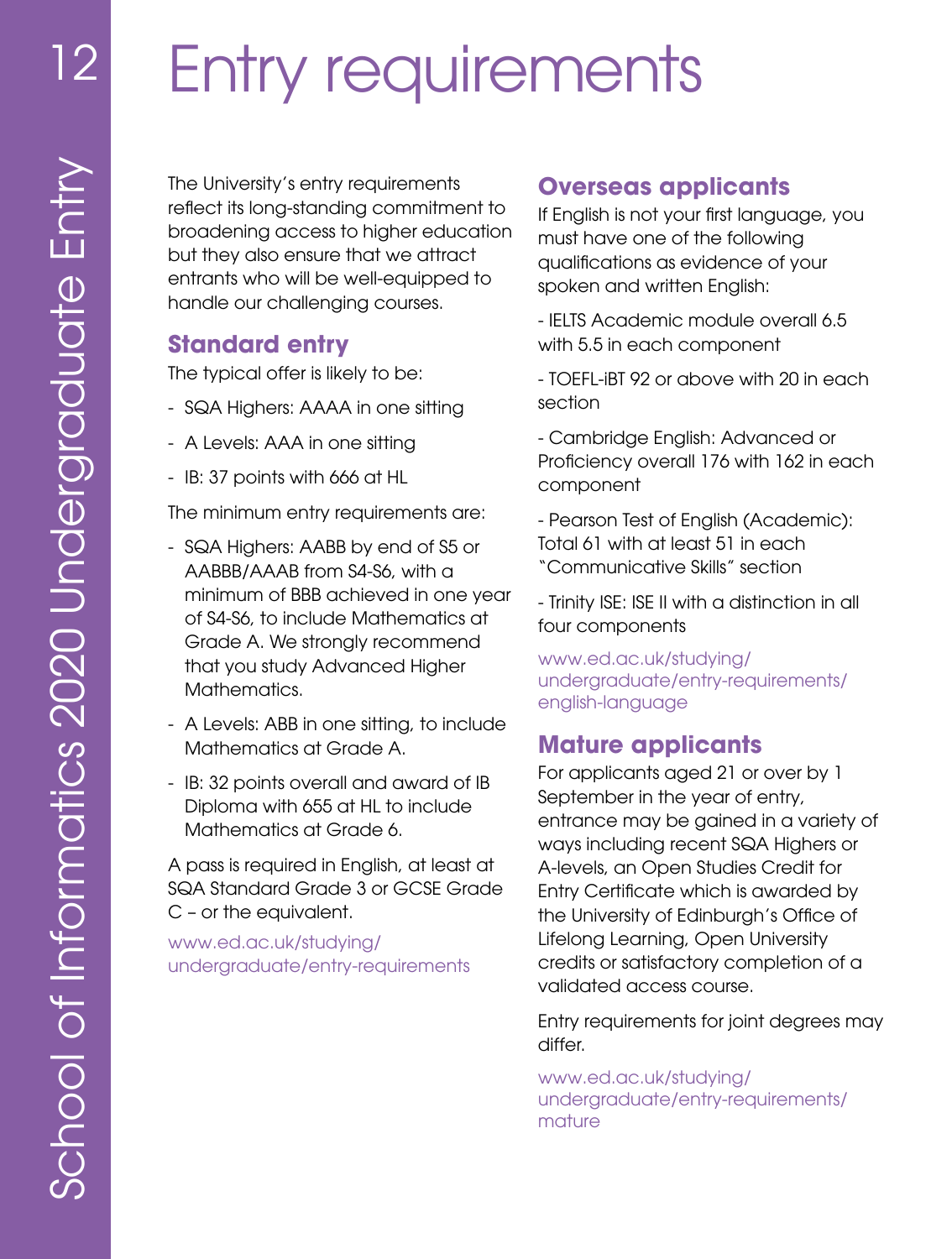# If you receive an offer

Given the reputation of the School, entry to courses is competitive. However if you receive an offer you will be notified well in advance of the start of your first term.

Depending on the timing, you may be invited to attend one of our offer holder days, held in the early part of each calendar year. Here you will have the opportunity to speak to Informatics staff and students in more depth about your course and what it's like to be a student at the University of Edinburgh.

If you have received an offer to study at the School of Informatics and would like further information you can contact us at ito@inf.ed.ac.uk

For more information about the student experience and living in Edinburgh, go to:

www.ed.ac.uk/informatics/undergraduate/ why-study-here

We're ranked 22nd in the world and 5th in the UK in the Times Higher Education World University Rankings 2021 by Subject for computer science.

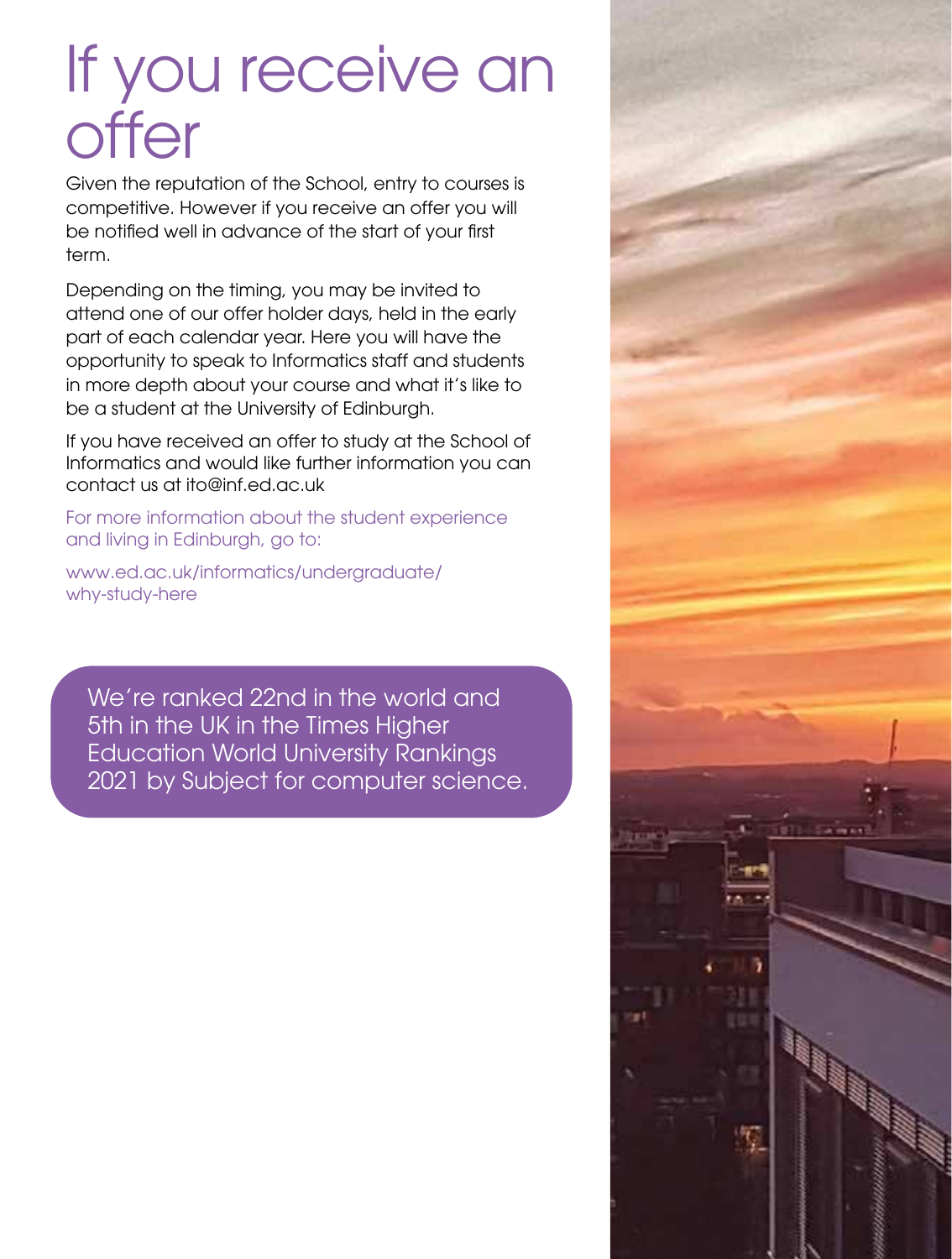# Studying with us

## **Duration of Degree**

In line with the Scottish University system, honours degrees in Edinburgh for Informatics last four years and integrated masters degrees five years. Outstanding candidates may be considered for direct entry into the second year. Please contact us if you want to pursue this possibility.

Each year of undergraduate study involves taking a series of courses. Each course offers a unit of formal learning and teaching, and earns students a number of credit points, depending upon its level. A typical workload for each year of full-time study is a set of courses worth a total of 120 credits but please note that courses are subject to regular review and change.

For detailed course information see the Degree Regulations and Programmes of Study (DRPS) website:

www.drps.ed.ac.uk

# **Mathematics for Informatics**

Most Informatics students will study mathematics during the first two years. Informatics students take selected mathematics courses and will study alongside Mathematics students. We believe this is the best way to expose our students to skills in proof and problem solving that are key both to Mathematics and Informatics. Your mathematics courses reinforce and extend topics you have previously studied, and will introduce you to new topics that are particularly relevant to information processing.

Students on the Cognitive Science degree and joint degrees also take mathematics courses during the first two years, but these may differ somewhat from our single honours requirements in order to accommodate the other requirements of each degree.

## **Study support**

When you enrol you will be allocated a Personal Tutor, a member of academic staff who will advise you on the choice of courses and will help you to find your way through the University's regulations and practices for the duration of your degree.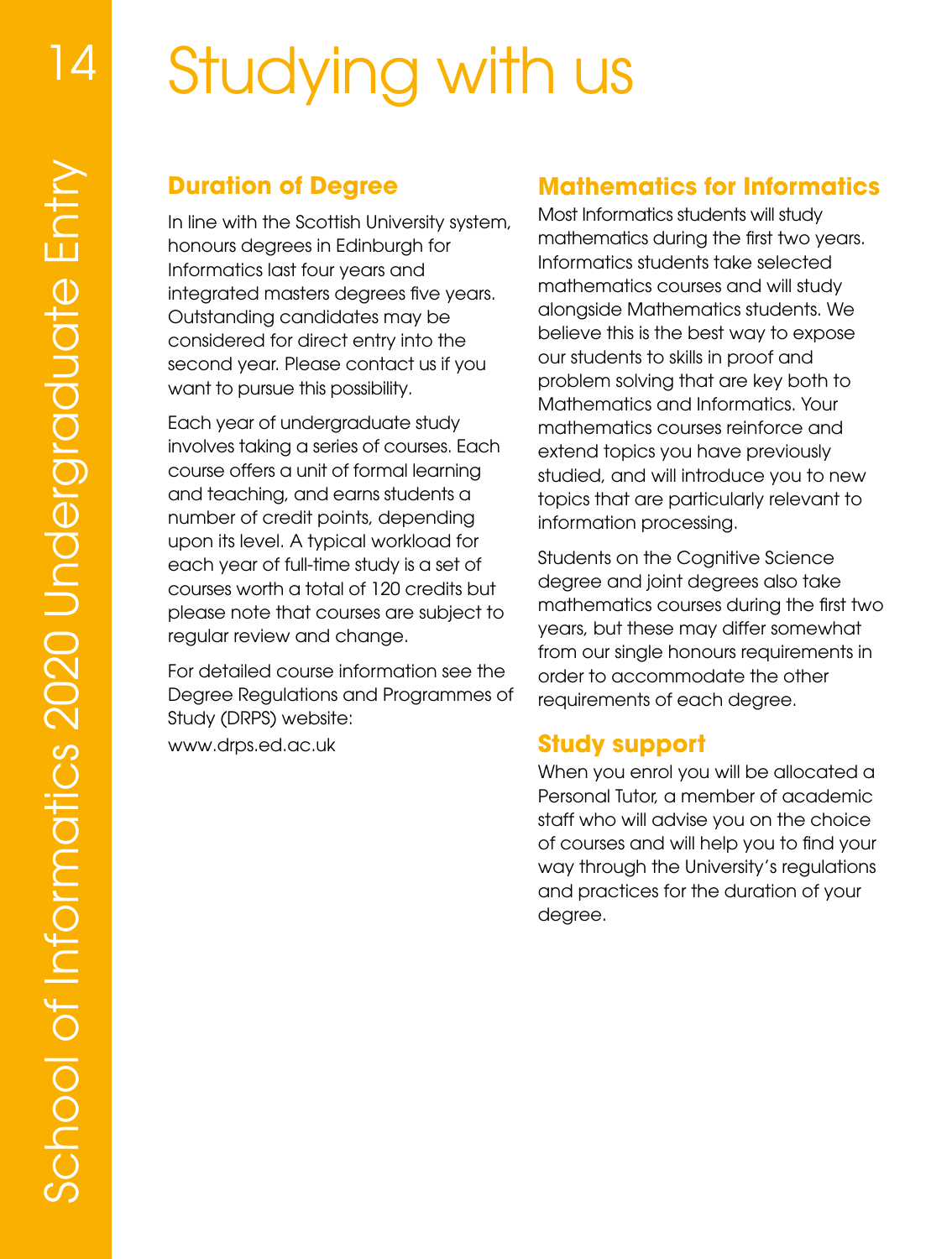# Overview of Studies

# **Pre Honours Years**

The lectures are interactive. Student feedback may be used to gauge students' understanding of key concepts. Materials for each course are provided through course web pages. Some lectures are recorded and made available online for future reference.

In most courses, additional support for learning is provided through scheduled laboratory sessions with tutors available, weekly tutorial sessions that typically have 12-14 students, or a combination of both.

INFBase provides a drop-in service to support student learning. InfBase is staffed by Course Tutors, Teaching Assistants and Graduate Students.

Informatics Peer Assisted Learning Scheme (InfPALS) is a system of student-to-student support where students in their first year of an Informatics degree are supported in their academic and social transition into higher education by one another, in group meetings which are facilitated by students in higher years.

A dedicated administrative team, the Informatics Teaching Organisation (ITO) provides course materials and the Student Support Team can offer you support and guidance.

**Lemmar Lances** 

## **Honours Years**

In your third year you enter the honours stream and will focus on your chosen degree specialisation. At the University of Edinburgh you will have access to a unique range of honours courses and specialisations. With the help of your Personal Tutor, you will build an honours course portfolio to suit your interests. If you are on a combined degree, approximately half of your courses will be in Informatics. You can choose the remainder from a range of options in your other subject.

The focus will also shift towards more independent work, such as designing and evaluating systems, investigating research areas, and undertaking experimental projects. For some courses you will work in groups, developing vital skills in management, communication and team-working – all highly valued by employers. You will also have the opportunity to further your presentation skills and abilities in delivering both oral and written reports.

A major part of the third year is the systems design group project, where students work in small teams to develop a large scale system. In recent years our students have faced the task of developing football playing robots, competing against each other in a local RoboCup.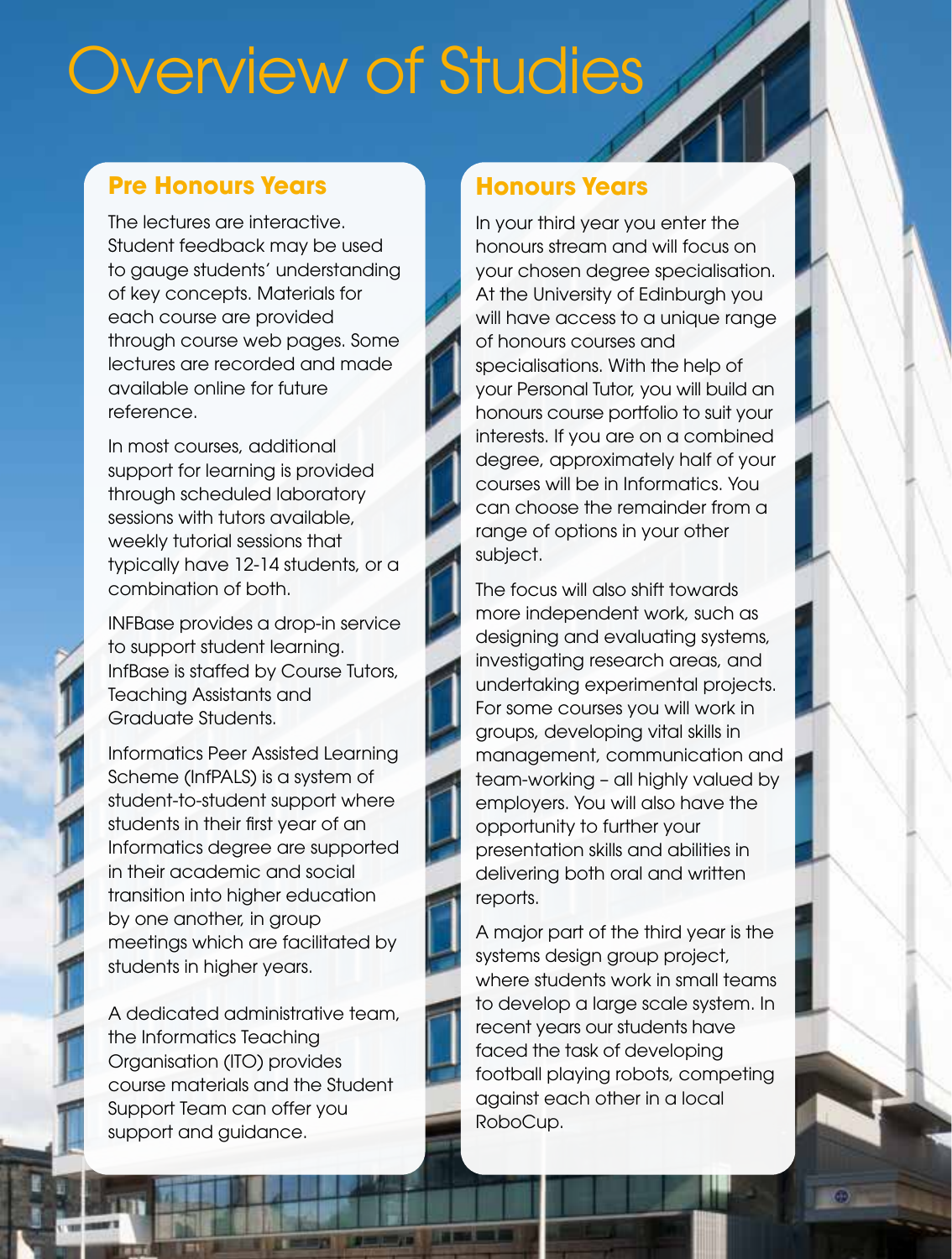# Sponsorships and **Funding**

#### **Placements, prizes and scholarships**

The School of Informatics prides itself on teaching graduates who will be desirable candidates for employment with the best companies. We are involved in schemes that help our students to stand out in the competitive job market.

The School has long-standing relationships with local and global companies, many of which use technology stemming from our research. These companies understand the value of our students and are keen to recruit them. As a result they offer financial incentives in the form of work placements and prizes.

# **Scholarships**

Our undergraduate scholarships offset some of the cost of your studies, while also providing opportunities for work experience.

Scholarships provide £1,000 a year and may include a placement during the summer between your third and fourth years of study. Sponsors may offer students further work placements or employment at the end of their degree, but they are not obliged to take them.

Scholarships are normally awarded at the end of the first year of study. Selection is based on academic results.

# **Work placements**

Work placements may be offered by companies with which the School has built a relationship. Placements last up to a year working in industry and are typically open to students who have just completed their third year of study.

# **School internships**

The School sponsors some of the best students to take part in research projects. This provides an excellent opportunity to engage in cutting-edge science and to gain valuable experience of working in a research environment. These internships usually take place during the summer, between the third and fourth years.

# **Prizes**

Our Student Prize Scheme rewards and recognises outstanding student performance. The sponsors of these prizes include the School of Informatics along with professional organisations, such as the British Computer Society, and major companies, including Accenture, Citigroup, Freeagent, JP Morgan, Google, Netcraft and Microsoft.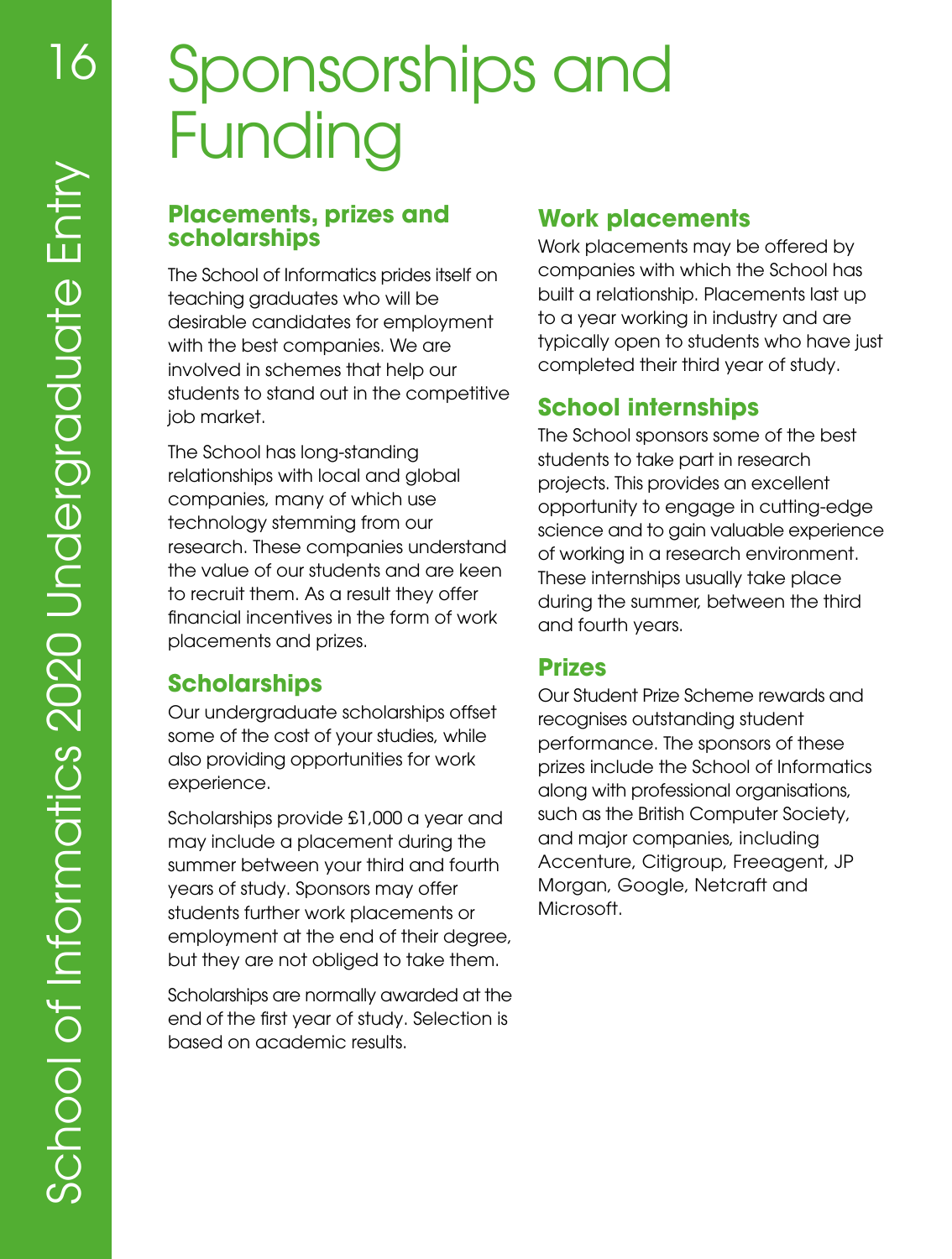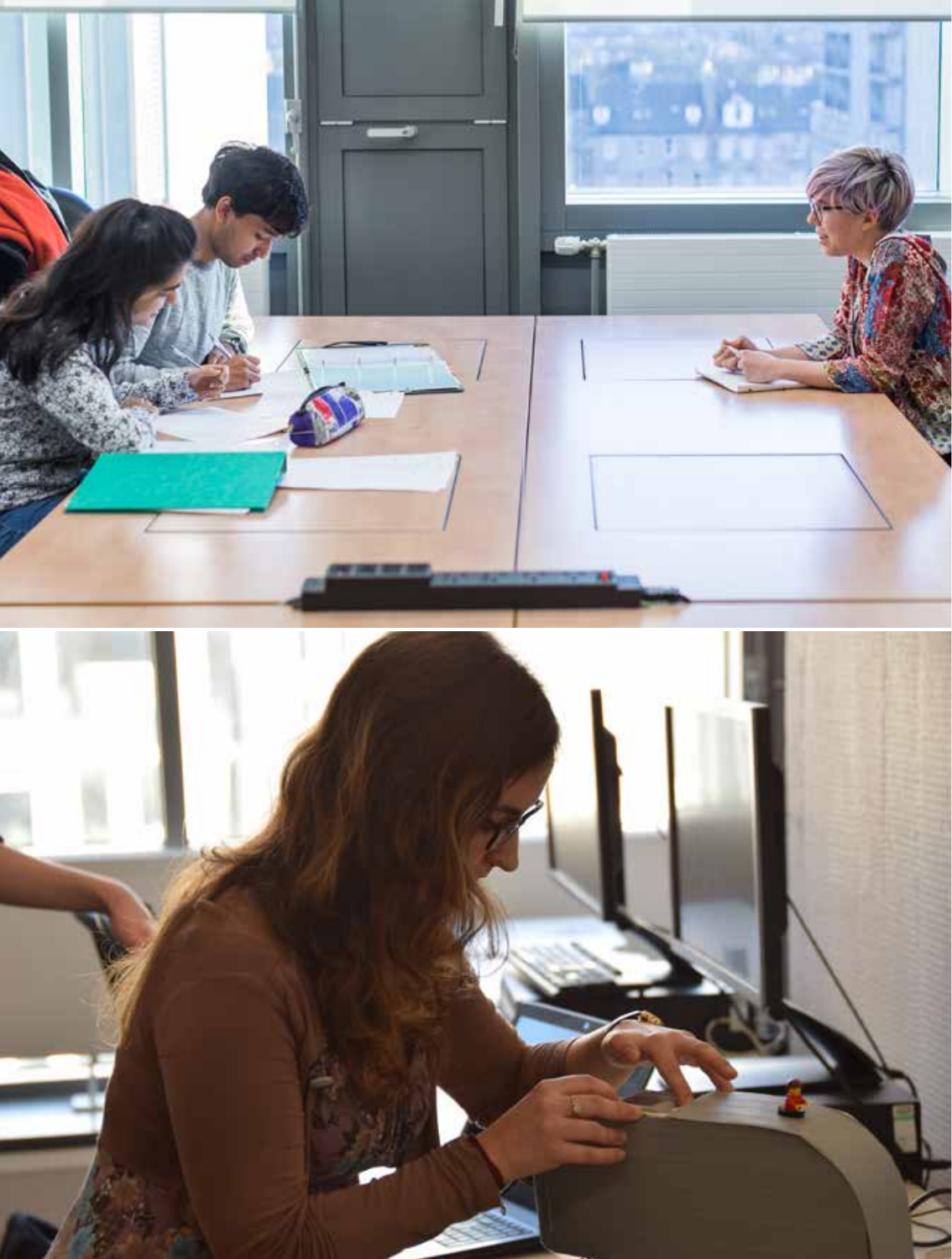# 18 Case Studies: Our Students

## **Connie Crowe**

#### MInf (Hons) Informatics, Year 5

As Connie leaves us to start her graduate position as a software engineer, she told us about her time studying at Edinburgh.

In my opinion, there is a good sense of community within the department. A lot of people end up working in the computer labs, and it means you get to know the people on your course quite well. It makes it really easy to ask for help and make new friends.

Join societies! I joined a lot of societies when I started university. My favourite is definitely the Murder Mystery Society. They really are a great way of trying new things and getting to know people with similar interests. I would also suggest talking to older students in your department. Getting advice about areas which could interest you early on can be helpful in choosing your courses.

# **Viktorija Lukosiute**

#### BSc (Hons) Computer Science, Year 3

Viktorija revealed why she choose Informatics, her interests and advice for future students.

Informatics is a very varied course and I guess that's what got me so hooked. Plenty of topics to choose from and who knows how many more will be introduced in the future – machine learning, security, data, language processing… Having some interest in technology really helps as well, but there's even a creative side to this degree that I discovered once in university. It just fit and proved to be very fun as well.

I love to teach others and help people learn about technology, so quite a bit of my time has been spent while volunteering and mingling within societies. When I have the time, I also discovered my passion for hiking and am learning more about mountaineering. Oh, and how could I ever say no to a good book with a cup of coffee?

The University of Edinburgh has a lot (and I mean a lot) of opportunities. None of them are too obvious or simply handed out to you, instead you should be proactive and talk to people, look for opportunities. Some professors have projects that are just waiting for someone who has the time and interest! If you get stuck – don't be afraid to ask help, even from older students. Everyone was a first year at some point and knows how it feels and as you go along you will learn. All the best for whatever path you choose.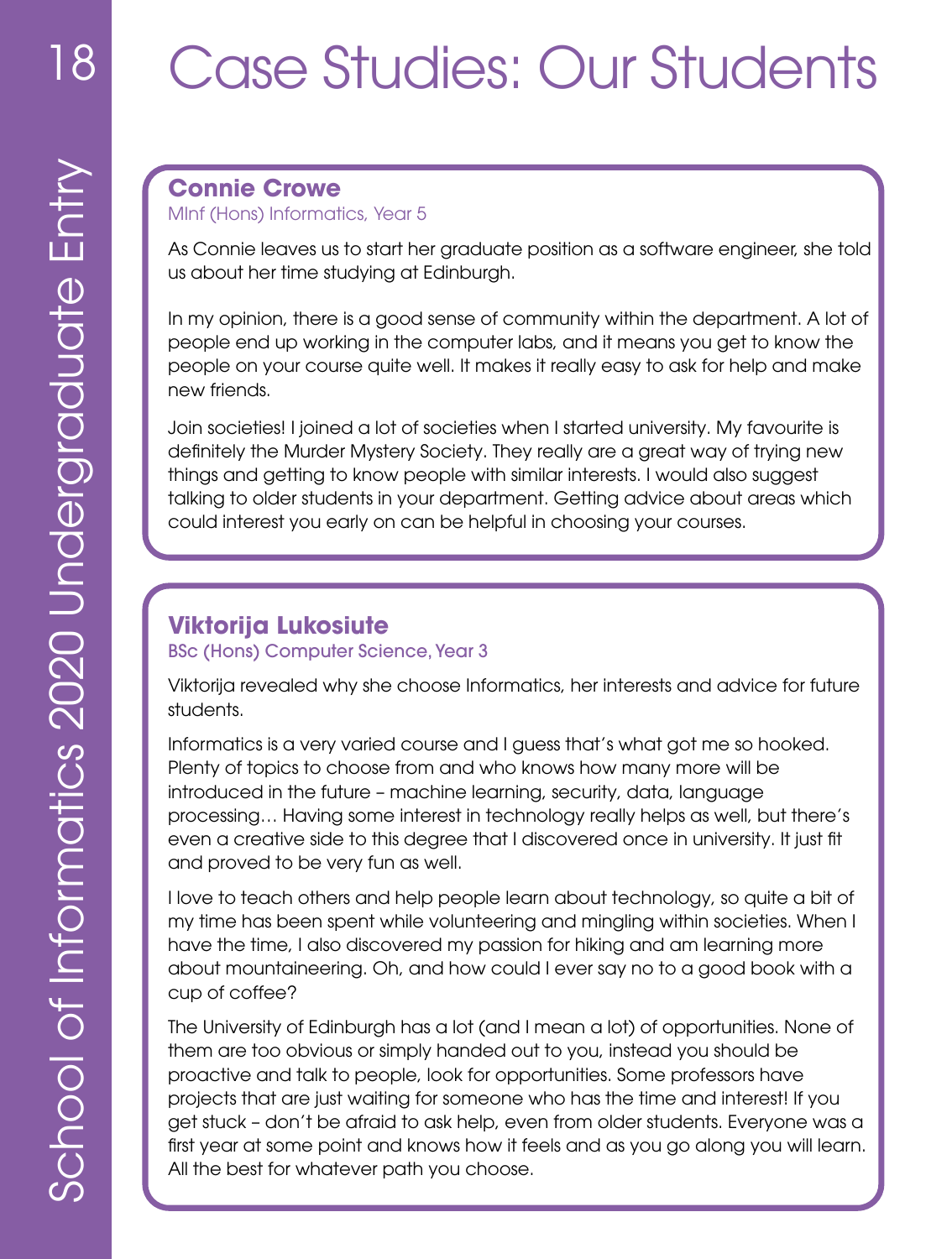## **Alexandru Brisan**

MInf (Hons) Informatics, Year 3

Alex reflected on his 3 years at Edinburgh, and told us his top 3 things about studying with us so far.

1) Being taught by passionate people who are leaders in their field. In all my three years, I have had courses where you could really see that the lecturer was passionate about the course content. Also, being taught by people who are at the forefront of research in most areas meant that I often received insights into content that I think I could not have received otherwise.

2) Being exposed to top level employers: big tech companies (Bloomberg, Microsoft, Google, JP Morgan, Sky Scanner, Amazon etc.). This means that there are loads of recruitment events during the academic years, providing you not only with an opportunity to meet new people and potentially get a job out of it, but also a way to interact socially with professionals and to get to know your colleagues better.

3) Getting an opportunity to be actively involved in teaching and administrative processes at University: Informatics is really special within the University in that it offers its honours students an opportunity to work in Teaching Support, by being tutors or demonstrators. Whilst this is certainly rewarding from an academic point of view, one must remember that taking up such a position makes you a staff member, meaning you can get a unique insight into what happens behind the curtains.

# **Qais Patankar**

#### BEng (Hons) Computer Science, Year 2

Qais shared with us why he choose Edinburgh and his advice to prospective students.

The School of Informatics has fantastic facilities and a great reputation for research.

Edinburgh is such an amazing city and the tech community here is so welcoming and encouraging. There are endless possibilities and the size of the city is just perfect. The city is not at all daunting and it's hard to run out of things to do.

In my first year I found the compulsory mathematics courses very similar to the mathematics A-Levels I had studied for in school. Even though I had prior experience with programming, the compulsory courses for Computer Science were very engaging.

If you're not yet sure about what you want to do, the degree is very flexible and there are so many courses for you to pick from in the final two years of your degree. Definitely get involved with societies and definitely do ask questions (even before you get here!).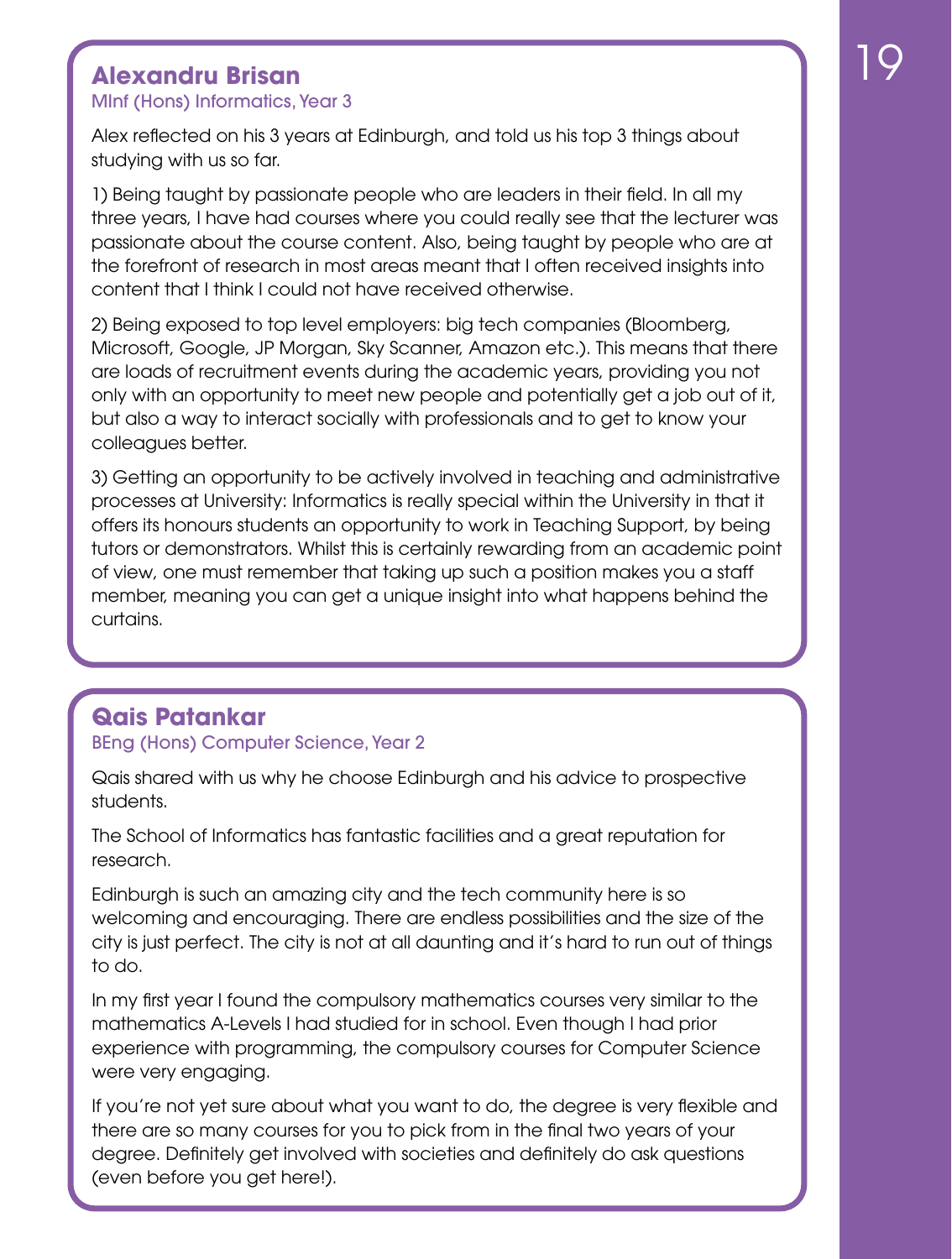# Careers and Industry

# **Spinouts**

Our commercialisation team builds on our strong research base to support and inspire globally ambitious software companies in Scotland.

Examples of companies founded by informatics graduates:

- CereProc, www.cereproc.com, creates text-to-speech solutions for any type of application. Their core product, CereVoice, is available on any platform, from mobile and embedded devices to desktops and servers. Their voices sound engaging when reading long documents and web pages, and add realistic, emotional, voices to animated characters.
- Actual Analytics use cutting-edge video analysis to analyse behaviour, a crucial step in the development of drugs treating diseases such as Alzheimer's and Parkinson's. Their customers cut costs by automating a time-consuming and error-prone manual step in the \$80bn drug discovery pipeline.
- Skyscanner is a global metasearch engine which complies information from the internet about flights, hotels and car hire. It presents all the information in one place, in an accessible way that is unbiased, time-saving and free to use.

Computers are everywhere in modern life. Some of the most interesting – and best-paid – opportunities in the future are open to people who really know about computing, software and

information systems. The advent of pervasive 'big data' is changing the way every company works and Informatics is at the heart of this revolution.

Upon graduation, you are a qualified professional, a computer scientist or software engineer. You will leave the School of Informatics with the practical skills required for your profession, for example, you can build a computing system. More importantly, you are not just a programmer: you understand the underlying concepts of computer science.

Our degrees will also provide you with a set of transferable skills such as time management, team work, communication, self-directed learning, networking and decision making. These are just the sorts of skills that employers look for in their recruits.

Most of our graduates make direct vocational use of their degree and work in the IT industry. We are proud to say that nearly a fifth of our graduates are such passionate computer scientists that they go into further training and study either with us or elsewhere.

Some of our graduates have started multi-million pound businesses with help and advice from the School's commercialisation team and from institutions such as Scottish Enterprise.

IT entrepreneurs often start young. If you have a business idea, one of our Business Development Managers can help you to raise funds and find advice.

Our graduates are well placed to seek careers in one of the many industries that rely heavily on computer systems.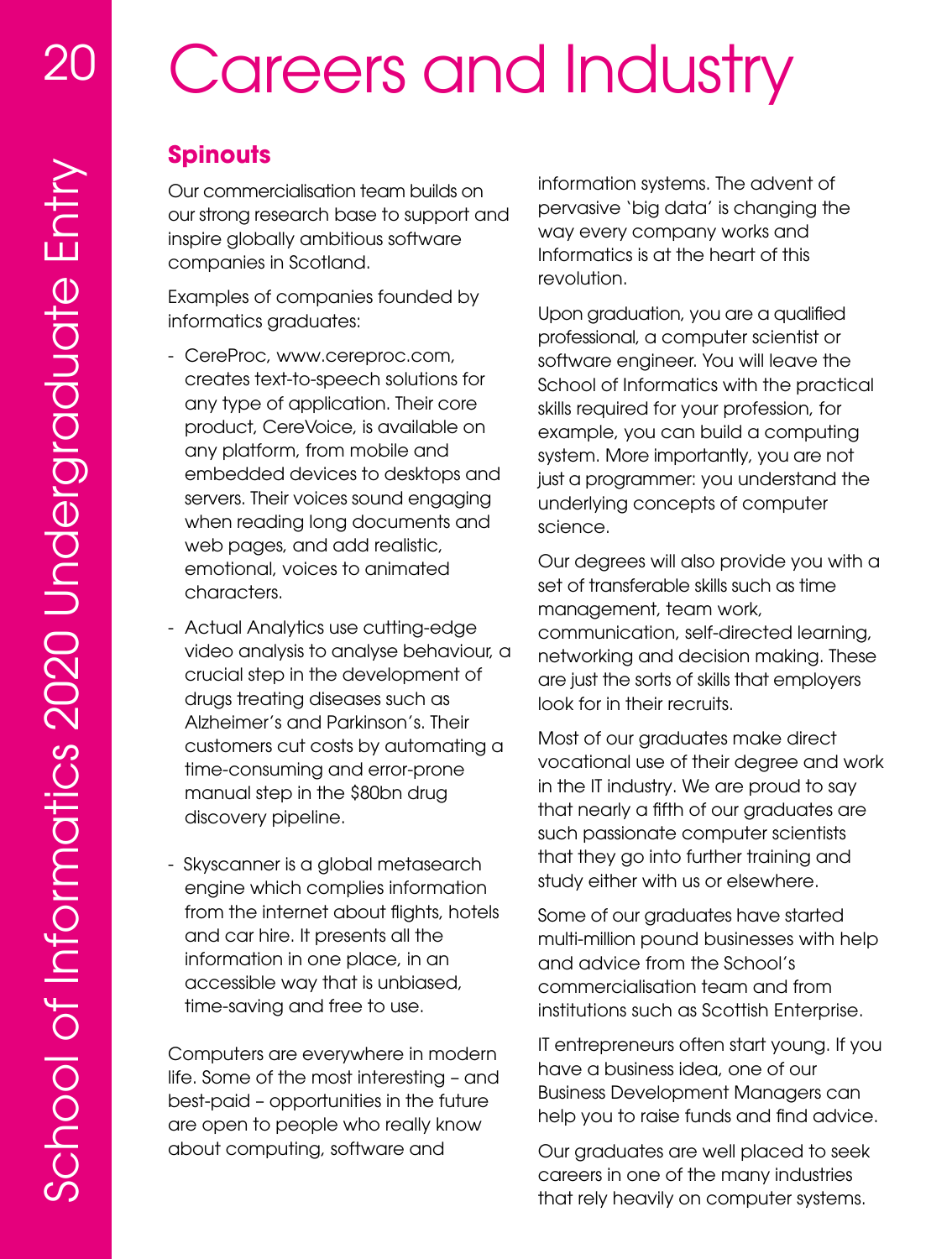# 21

### **Media and entertainment industry**

If you have seen the inside of a television, radio or music recording studio you will appreciate the extensive interdependence of media and information technology. Applications of informatics in media and entertainment include advanced CGI for films, creative web access to museum collections, tools for music composition, and new media, such as virtual reality and social media.

#### **Mobile systems**

From mobile phones to tablets, there has been an explosion in the amount of information we can carry with us, or access on the move. Advances in computation and information processing are at the root of this technology – from compression algorithms for pictures and sounds, to faster and more reliable communication networks.

## **User-friendly technology**

New technology often brings new problems. Improving the interface, for example, by building computer systems that can understand everyday language, will make technology more accessible to all. Complex systems, such as coordinating emergency services or security monitoring, require advanced information processing that uses intelligent algorithms.

## **Environment**

Understanding the effects of human actions on the environment – local and global – is an enormously complex problem. Accurate prediction requires three-dimensional time-varying simulations that need optimised code running on high-performance parallel computing systems.

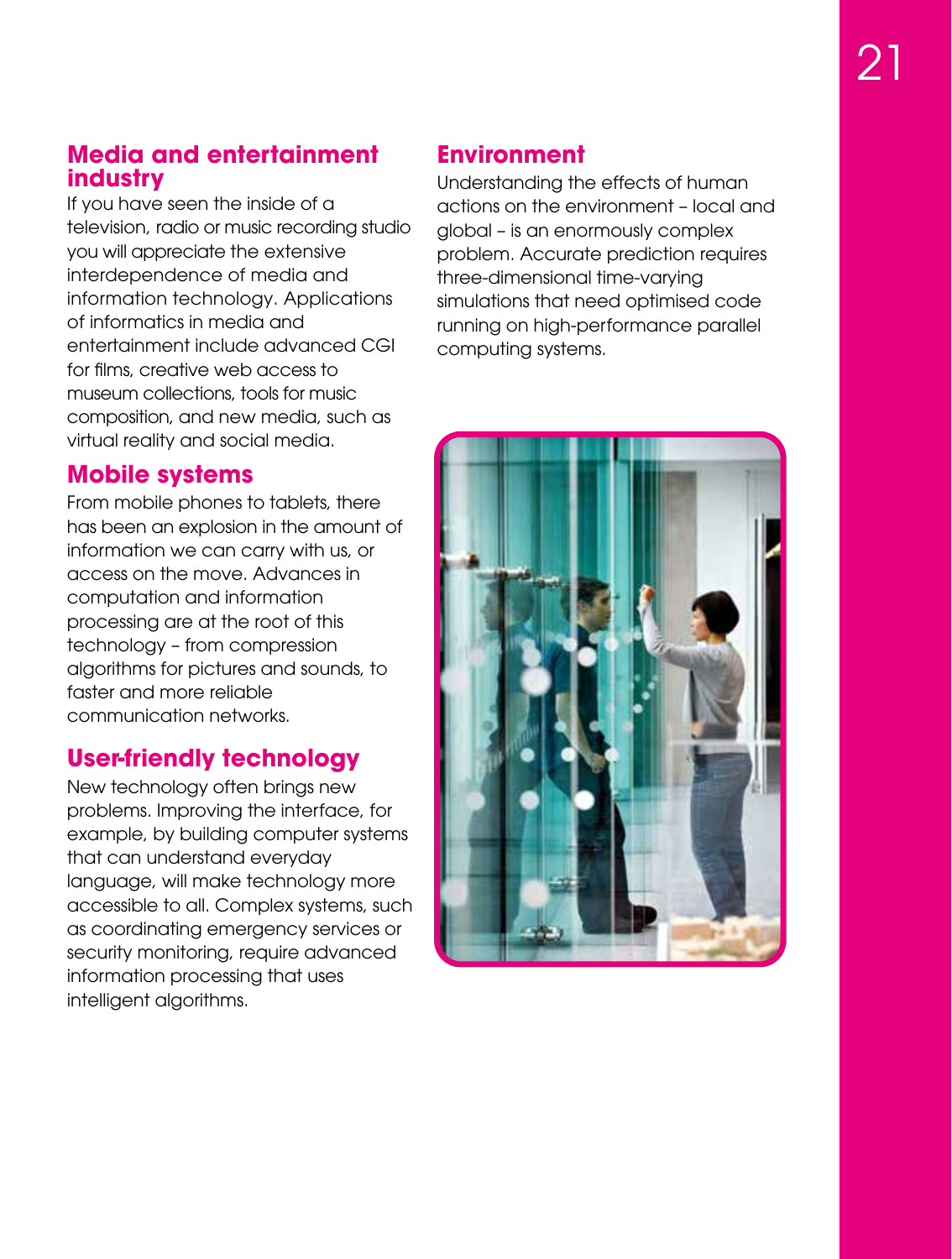# 22 Our Alumni

# **Dimple Gulrajani, Class of 2017**

#### Computer Science with Management (BEng Hons).

After leaving university, I returned to India and joined an organisation called 'I For Indya' (IFI) as the Head of Education. I was determined to create a practical curriculum for Indian students to learn and practice useful skills like critical thinking and creative problem solving, In the 6 months I was there, we developed and ran Design Thinking based curricula for students and teachers.

Since then, I have been working as a freelance web developer, while learning more about decentralised and distributed networks which could run offline and at low-cost. I've also discovered dozens of organisations in India doing amazing work in this sector and am collaborating with them on creating tools to help disadvantaged and differently-abled people to learn better.

# **Monica Paun, Class of 2014**

#### Artificial Intelligence (BSc Hons)

Monica's student journey started on a direct entry to year 2 on the Astrophysics (MPhys) programme.

After my first year at the university, I started looking for internships and I realised I found the ones targeted to Informatics students the most interesting. I applied to few of those and got my first internship at the Center for Speech technology Research of the Edinburgh University. There, I worked on a mobile app interface for their Speech Synthesis System. I enjoyed software development so much that I ended up switching to an Artificial Intelligence degree.

During my penultimate year of university, I signed up for a programming competition for students organised by Blackrock, an asset managing company, and got invited to an interview afterwards. I took the offer and, after the internship, was offered a graduate role. I was there for about one year and a half, where I did three rotations in different teams, in a technical customer support role, then a DevOps role and finally a DBA role. During that time, I realised I wanted to do a full development role and a friend of mine, who was my classmate in university, referred my to a position in Amazon. I ended up getting a software developer engineer role, where I have been ever since, for more than two years now. During this time, I've been doing both software development as well as designing the architecture of a new system.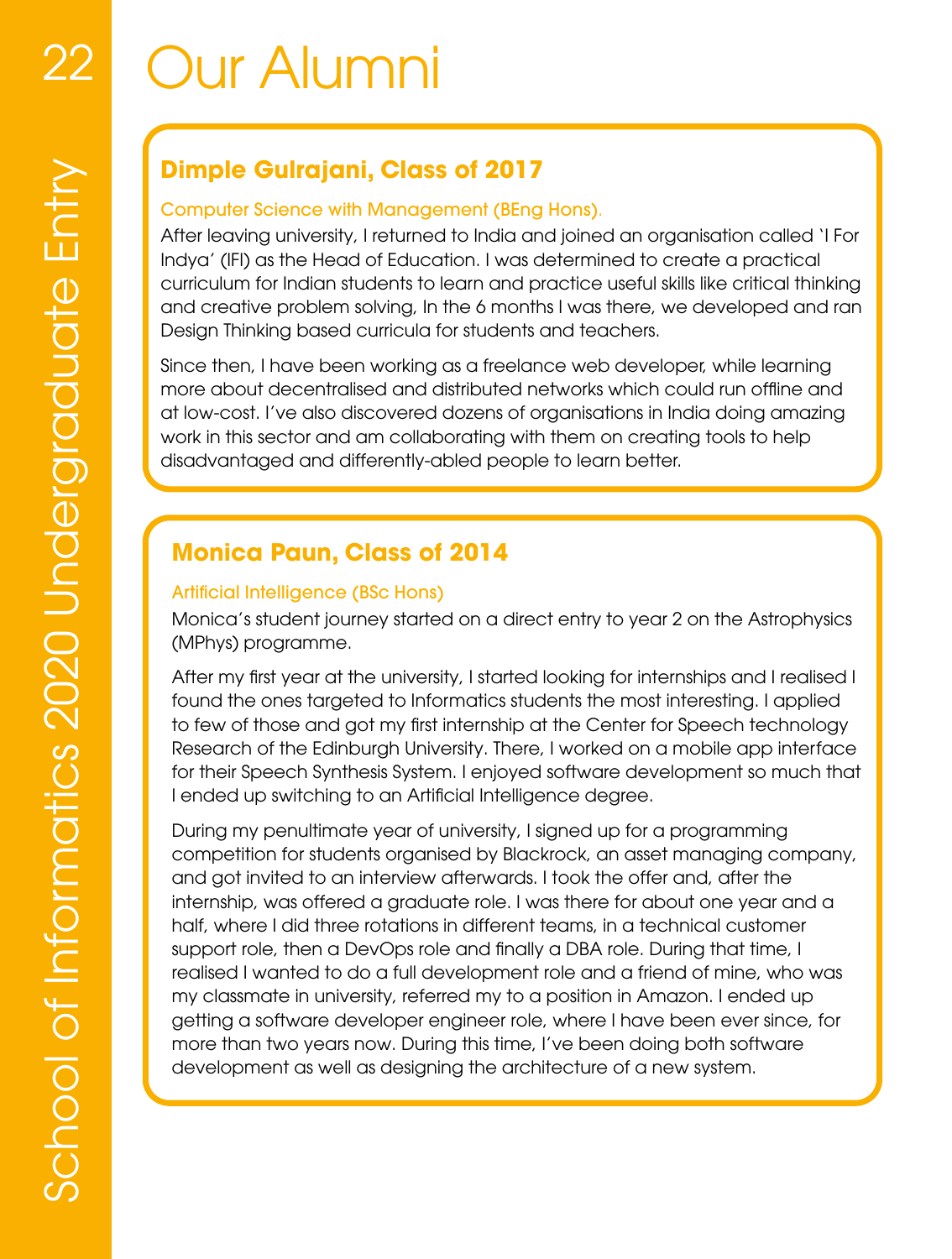# 23

# **Kolos Kantor, Class of 2012**

#### Artificial Intelligence and Psychology (BSc Hons)

Artificial Intelligence and Psychology degree is now classed as Coginitive Science (BSc).

The University of Edinburgh is at the absolute forefront of Artificial Intelligence research and as such they offer quite unique and cutting edge courses.

Edinburgh is a fantastic town which is very international and welcoming. There is plenty to be discovered here, everything from history through culture and nature to part time jobs, Edinburgh's got it all.

The University's Careers Service was pivotal in identifying my strengths and interests, leading to a successful application for an IT consultancy job on a graduate training scheme.

In my 4 years of consulting, I have worked on 7 very different challenging roles with different financial institutions giving me a great overview of the industry enabling the rapid professional progression I was looking for.



ur araduates fulfil the educational requirement to become a ember of the tish Computer ciety, the UK's ading professional dy for people working in IT.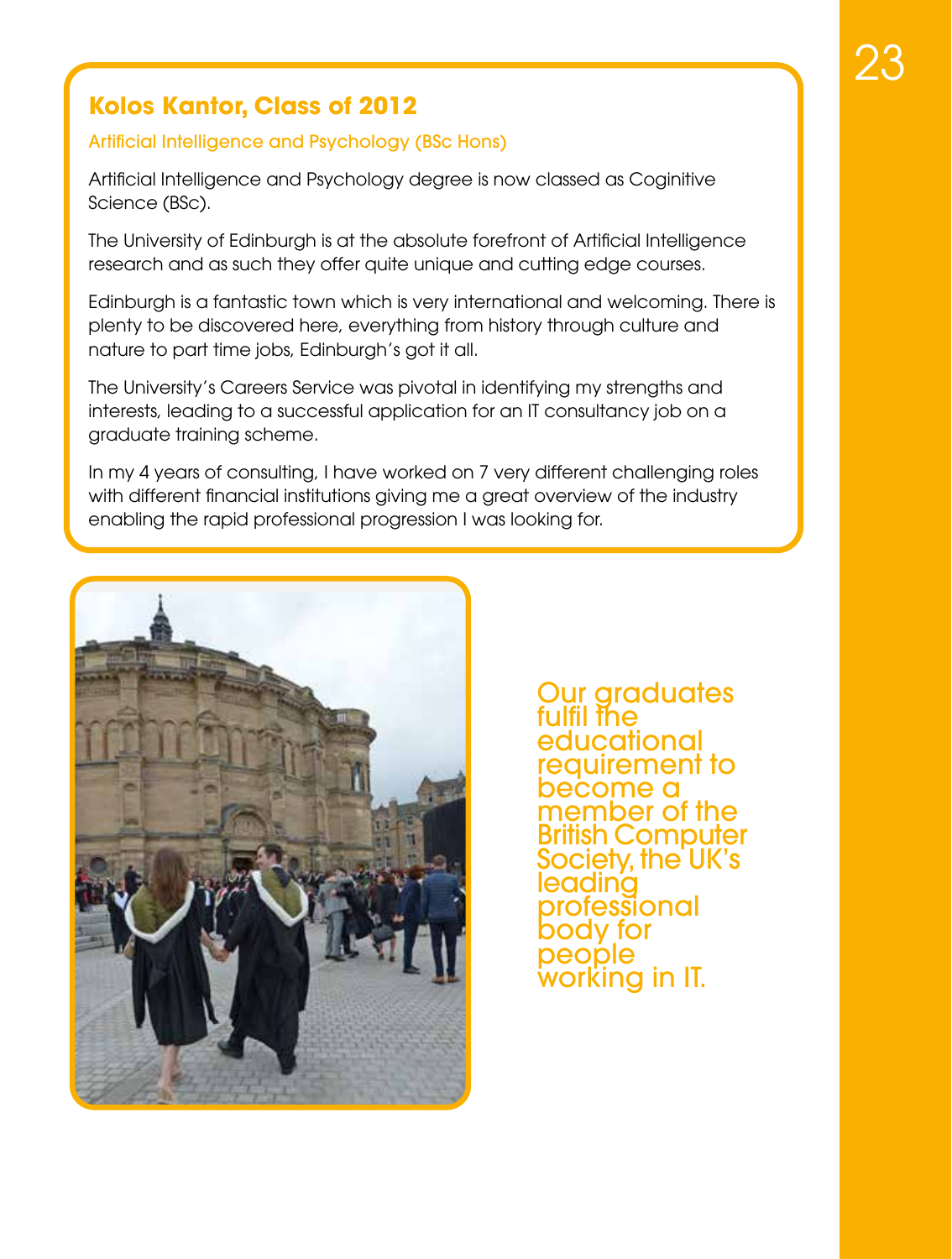# Making your application

# **How to apply**

The Universities and Colleges Admissions Service (UCAS) coordinates admissions to universities in the UK. You can access an online database of all courses offered in the UK, and make an application online at: www.ucas.ac.uk.

You can apply directly to your chosen programme using one of the codes below. This will not limit your final choice of specialisation, you don't have to do that until your third year.

If you plan to register for any of the joint honours degrees with Computer Science or Software Engineering, subject to satisfactory performance, you may still be able to transfer to single Honours in Computer Science or Software Engineering at any time during your first two years of study.

#### BSc (Hons)

Artificial Intelligence G700

Artificial Intelligence & Computer Science

GG47

Cognitive Science C859

Computer Science G400

Computer Science & Management

Science GN42

Computer Science & Mathematics GG14

Computer Science & Physics GF43

#### BEng (Hons)

Computer Science G401

Software Engineering G600

MInf– 5-year Undergraduate Masters Informatics G500

If you intend to register for any joint degrees with Humanities disciplines you are also eligible for transfer to single honours in Artificial Intelligence or Computer Science, subject to satisfactory performance in the first-year Informatics course. (Please note that second year entry is not available to these degrees.)

Our UCAS institution code is E56. For more information please see

www.ed.ac.uk/studying/ undergraduate/applying/ucas

# **Visit us**

Choosing a university is an important part of your education. We know that people like to check out new places before they choose where to study. There are opportunities to visit the School of Informatics throughout the year, before or after you apply. The University of Edinburgh holds open days, usually in June, September and October. Or you can arrange a visit with us.

#### www.ed.ac.uk/informatics/ undergraduate/visit

The University's Student Recruitment and Admissions Service also coordinates visits by groups and individuals.

If you cannot visit, you can take an online virtual tour of our teaching facilities at www.ed.ac.uk/informatics/ undergraduate/visit/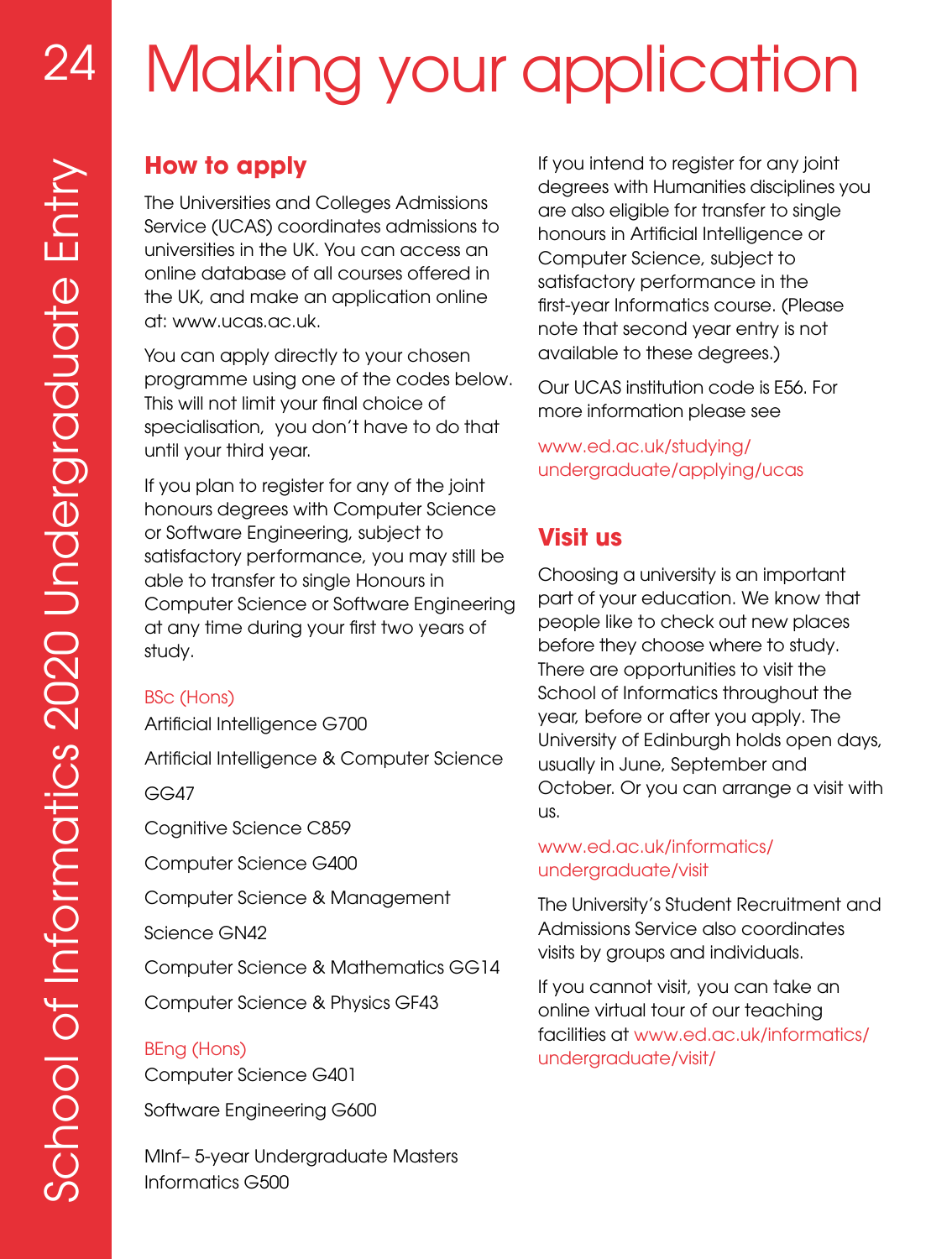#### **Contact us**

Informatics Teaching Organisation Appleton Tower, Room 6.01 Crichton Street T +44 (0) 131 651 3251 E ito@inf.ed.ac.uk www.inf.ed.ac.uk/undergraduate